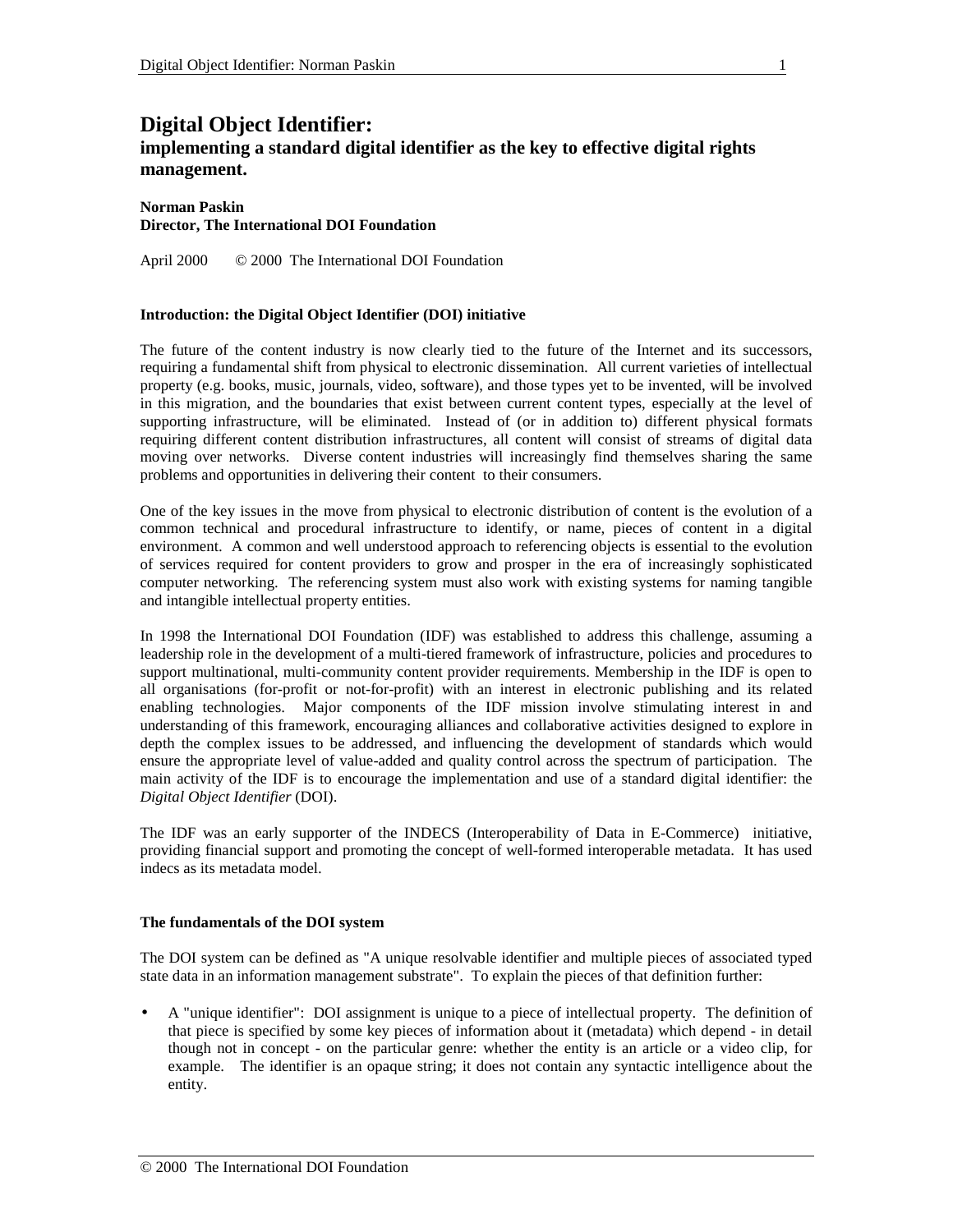- "resolvable"; with "associated state data" : Routing via a proven internet system from that identifier to one or more pieces of associated data. These represent the current state (value) of some specific type of data (e.g. a URL). Those pieces of data may either represent, or direct to, services using DOI as an entry point.
- "an information management substrate": once a piece of data has been obtained by resolution, metadata about the identified entity is able to interoperate with metadata from other sources (e.g. about context) to construct automated services and transactions. This interoperability is achieved through managing the metadata in a controlled way, conforming to a generic interoperable architecture which enables DOI to offer applications beyond a simple persistent identifier.

The DOI system achieves this by a mix of technical implementation (using existing technologies) and specific policies as to that implementation (e.g. what a DOI can be assigned to, and who can assign it).

- The technical tools used by the DOI system include the Handle system<sup>®</sup> for resolution, and the indecs framework for describing intellectual property entities and ensuring metadata interoperability.
- The policies and overall governance are determined by the International DOI Foundation (IDF). The IDF is a not-for-profit organisation supported by members from a wide range of content and technology organisations

## **The business case for DOI**

The Digital Object Identifier (DOI) has a number of practical advantages:

- 1. It identifies the entity, not the location. There are important consequences:
	- If the location changes, the DOI stays the same (persistence);
	- The same entity can be identified and accessed at multiple locations;
	- In the World Wide Web digital environment, this overcomes the inability of browsers to deal with Names. URLs alone cannot deal with the necessary expression of *relationships* and *multiple instances.*

2. It is an open system, anyone can use it, and it is free at the point of use. Anyone encountering a DOI can click on it and be linked to services. The cost of assigning a DOI (which is very small) is paid when the content owner assigns it.

• Anyone can build systems which integrate DOI usage into local environments - e.g. to access locally licensed copies of an entity

3. It is a fully managed system

- DOI assignment via registration agencies, conforming to overall DOI policies, assures uniqueness
- Routing is via a proven internet system to any associated data or services designated by the content owner/ DOI assigner, or to any services provided by others using DOI as an entry point
- Provides some key information about the item identified (metadata).

These three points are the definition of what is often called an "actionable identifier"; such identifiers are not just a location tool but serve to open a transaction of some form.

4. DOI can be applied to any form of intellectual property, at any (arbitrary) level of granularity

- The key information about the item identified, and its place within the managed information substrate, makes this possible, while still allowing the system to be used predictably
- Because it has such a wide applicability, it does not replace existing standard identifier systems (such as ISBN, ISSN, ISRC, etc) but it can work with them where these are applicable and make them actionable. It can therefore become but a unifying identifier system to enable interoperability.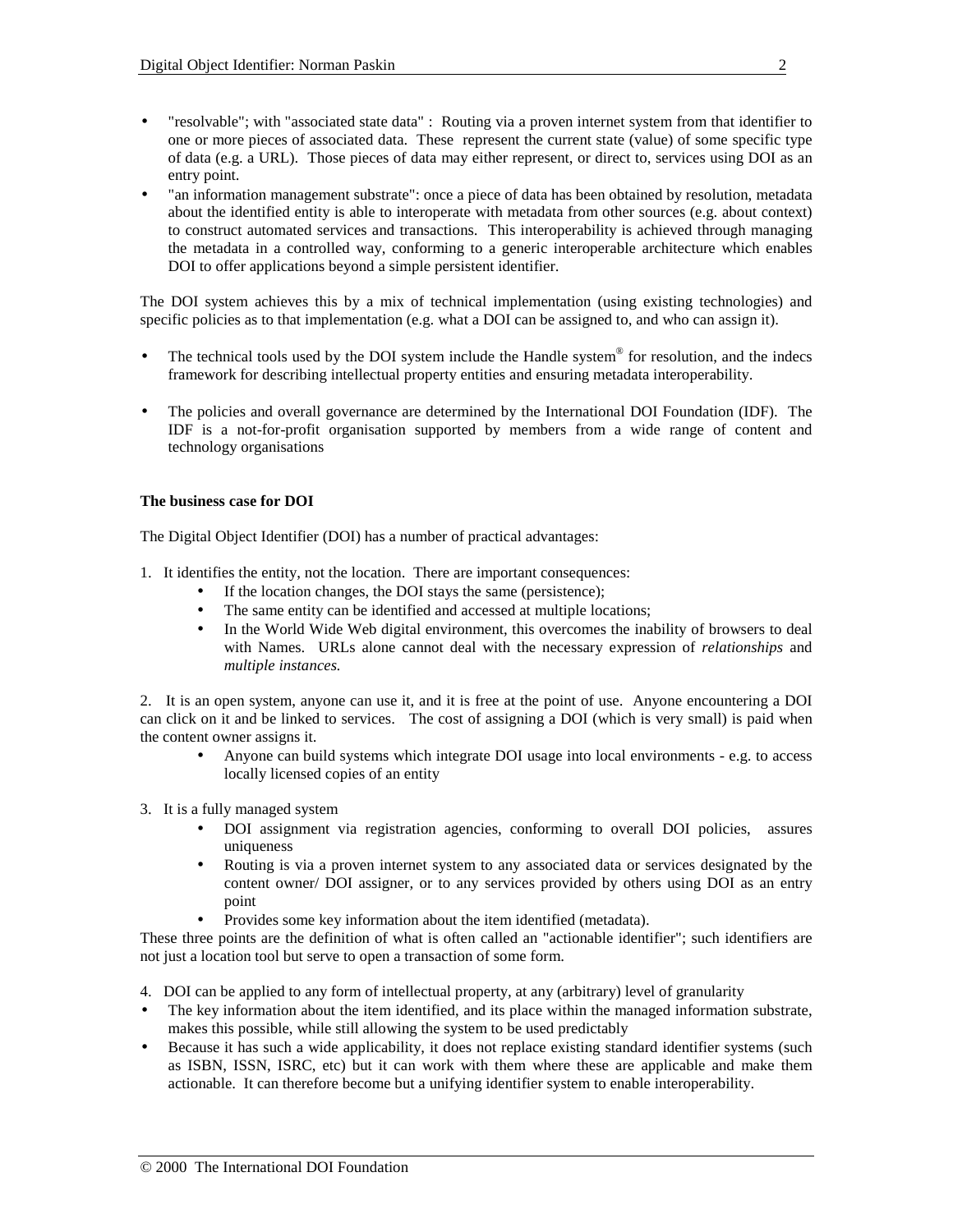• It is applicable in any digital environment; the conceptual framework is at a level of abstraction not specific to one environment. Initial implementations are WWW based because of the current dominance of this environment in intellectual property concerns, but DOI could be applied to any future Internet protocols or environments (which are likely to arise just as the Web arose only a few years ago on the basis of the underlying Internet architecture<sup>[1](#page-19-0)</sup>)

5. The associated information (metadata) is managed in a controlled way; therefore it can express *relationships*; and it can work with other metadata from other sources to construct *services and transactions* (by conforming to a standard way of using metadata - e.g. by expressing the context in which a piece of intellectual property is being used). This enables the construction of predictable, automated transactions.

6. The DOI system is *extensible*. Further developments are possible in an open standards environment. For example, the Handle resolution system has the capability for trusted transactions; the indecs framework provides the basis for a full rights management architecture. Each of these functions is essential to fully automated and efficient intellectual property commerce.

7. DOI is not limited to current environments. It is neither restricted to digital entities, nor to the World Wide Web applications which are likely to form the obvious early implementations. The concepts are designed to be usable in any future information environments.

## **The business background: rights management**

Whilst it is recognised that internet commerce has been markedly successful in facilitating physical trade, it is clear that if digital commerce of digital property is to grow dramatically, a number of issues need to be dealt with by establishing underlying consistent standards for transactions, especially in recognising the treatment of intangibles<sup>[2](#page-19-0)</sup>. Whether or not the present economic growth of E-commerce continues, there will be a need to put such standards in place. If all the current E-commerce is not sustained in a move to intellectual property transactions, there will be a re-evaluation followed by a more realistic assessment of the tools needed to put an open automated system in place. Copyright still matters; technology can adapt to enable it to serve its function.<sup>[3](#page-19-0)</sup> The architecture evolved for the Internet hardens the boundaries between "use" and "prevention"; whilst it is easier to copy illegally, it also becomes easier to implement access prevention measures. Lessig<sup>[4](#page-19-0)</sup> has argued that in addition to copyright, a content owner should think of "copyduty" - the need to make access possible. Shapiro & Varian point out<sup>[5](#page-19-0)</sup> that a content owners aim is to *maximise value* of their information objects (not to minimise copy infringement): that is, to achieve the optimal strategy of reducing copy infringement but increasing accessibility. There are a number of ways that this can be achieved (e.g differential pricing); but fundamental to the transaction is identifying what it is you wish to control (allow access to).

There is a movement from *mass production* (one single product sold to many customers) to *mass customisation* (building individual products to order), which brings a need to identify components (and also the terms under which they are available). Component availability has business benefits in allowing multiple re-use of entities in different products, sometimes called "recombinant publishing".

## **The technical background: the Internet**

A recent paper reviewing the present status and prospects for the Internet<sup>[6](#page-19-0)</sup>, written by two of its pioneers, notes: "A developing trend that seems likely to continue in the future is an information centric view of the Internet that can live in parallel with the current communications centric view. Many of the concerns about intellectual property protection are difficult to deal with, not because of fundamental limits in the law, but rather by technological and perhaps management limitations in knowing how best to deal with these issues. A digital object infrastructure that makes information objects "first-class citizens" in the packetized "primordial soup" of the Internet is one step in that direction. In this scheme, the digital object is the conceptual elemental unit in the information view; it is interpretable (in principle) by all participating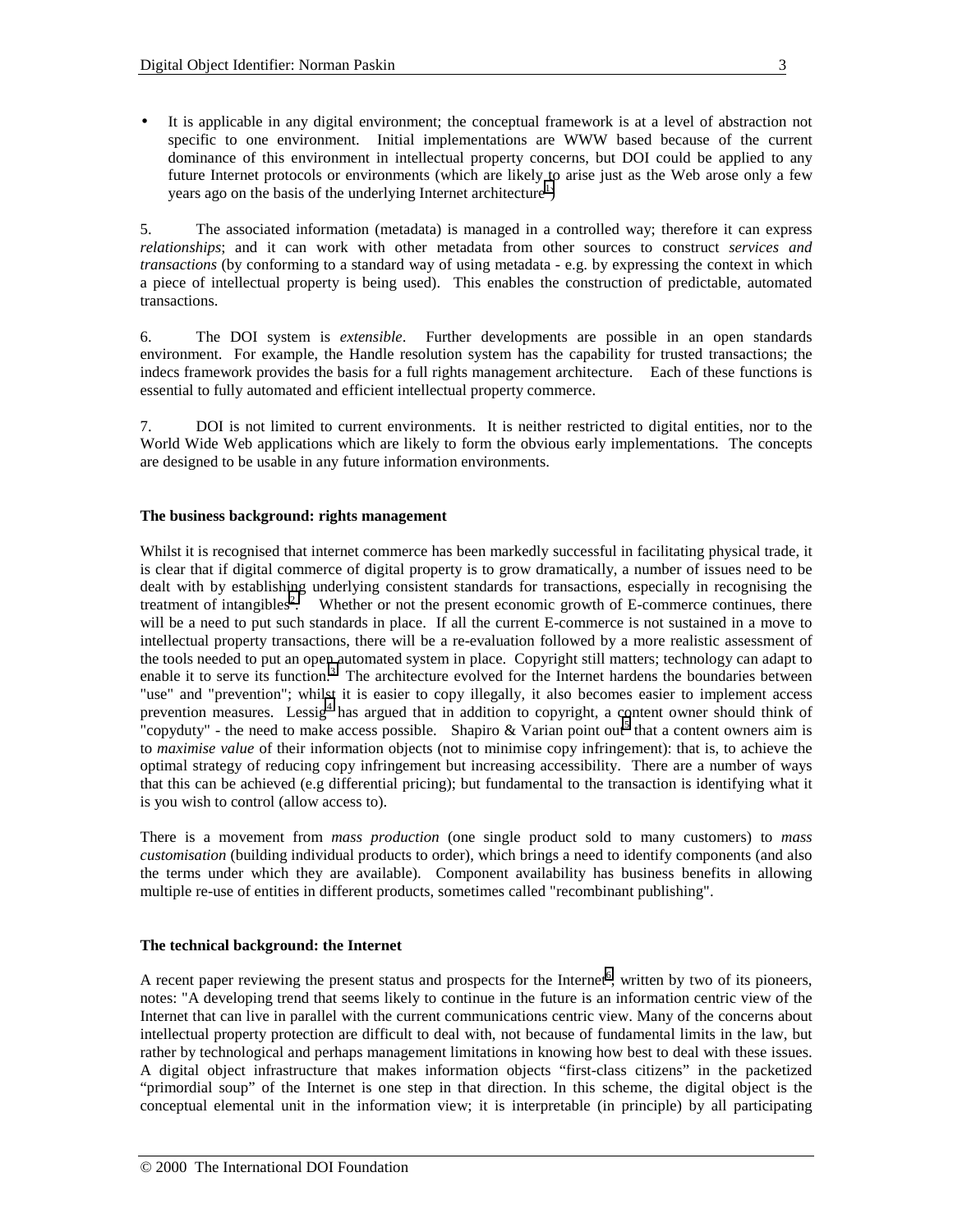information systems. The digital object is thus an abstraction that may be implemented in various ways by different systems. It is a critical building block for interoperable and heterogeneous information systems. Each digital object has a unique and, if desired, persistent identifier that will allow it to be managed over time. This approach is highly relevant to the development of third-party value added information services in the Internet environment." Brad Cox makes a similar point in *Superdistribution*[7](#page-19-0) , using an analogy with the settlement of the American West: initial penetration by communication (Pony Express), followed by later penetration by actual transport (freight railroads).

One of the current problems of WWW usage is that the majority of applications are via one single interface, the web browser, which has limited functionality. Given the likely future proliferation of possible devices, services, and protocols, Web browsers will no longer be the sole platform for Internet-enabled applications, except when they are targeted purely at casual users. Frequent users will need an optimized interface that takes full advantage of the device they are using (and what they are attempting to achieve)<sup>[8](#page-19-0)</sup>. Efficiency is not likely to be maximised with a single design across all problem sets, so there may be multiple sector specific software tools in which general Handle/DOI capability will be useful. Even if we accept that browsers are the unavoidable tool of today, it is clear that there is a problem: current browsers deal only with locations (URLs); they currently do not deal transparently with identifiers of names. Specifications and procedures for URNs (Uniform Resource Names), having some of the desirable characteristics noted in the "Business Case" section above, have been defined but are not implemented in commo[n](#page-19-0) browsers, despite being available for several years and implemented in several early experimental systems<sup>9</sup>. There is active debate within the W3C community as to whether the URN concept should be supported, or superseded by Uniform Resource Identifiers (URIs) which are essentially stable URLs. The DOI uses a technology (Handle) which can be used with browsers or with any other appropriate future interfaces, and can work with any defined URN or URI syntax.

## **Identifiers**

The point of including a unique resolvable identifier and multiple pieces of associated typed state data in an information management substrate is that such an identifier is needed *to track and use objects in a dynamic network*. There is no other way to accommodate the differing uses and relationships of entities but to put in a complex level of indirection. The Handle system® (which is used by the DOI system) aims to be the optimum way to carry that indirection. It is a tool for persistence, multiple resolution, scalability, security and authentication, distributed administration, and internationalisation, with a light weight resolution method and an open protocol.

Because we as individuals have one name we may be deluded into thinking that every entity has "one unique name". In practice of course this is not true. We name entities according to functional purposes in a variety of contexts: sometimes I refer to my laptop as a Toshiba 3110; sometimes I refer to it by its serial number; the two have markedly different purposes, each valid.

#### *Persistence*

Identifiers can be used to link an identified entity to its location. However, a problem with using identifiers digitally is ensuring that they are persistent. Two general approaches are being suggested to making identifiers persistent on the Internet:

- Don't change the URL. Design the URL to be an unchanging persistent label for the resource at a maintained location. Accept that persistence is a social issue.
- Assign a name to the entity, and use redirection: accept that URLs may change, so assign a name ("URN") (which does not change) and a mechanism of resolving this to the URL (purl.org and redirect.net are examples of such services).

There are ongoing debates about which approach is best. A reader doesn't care which of these methods underlies any system he uses, provided it works. What is inhibiting this from happening is that there are currently problems with both methods, so *neither* works. People do change URLs, and there may be legitimate reasons for such changes (e.g., the sale of a journal from one publisher to another; archiving;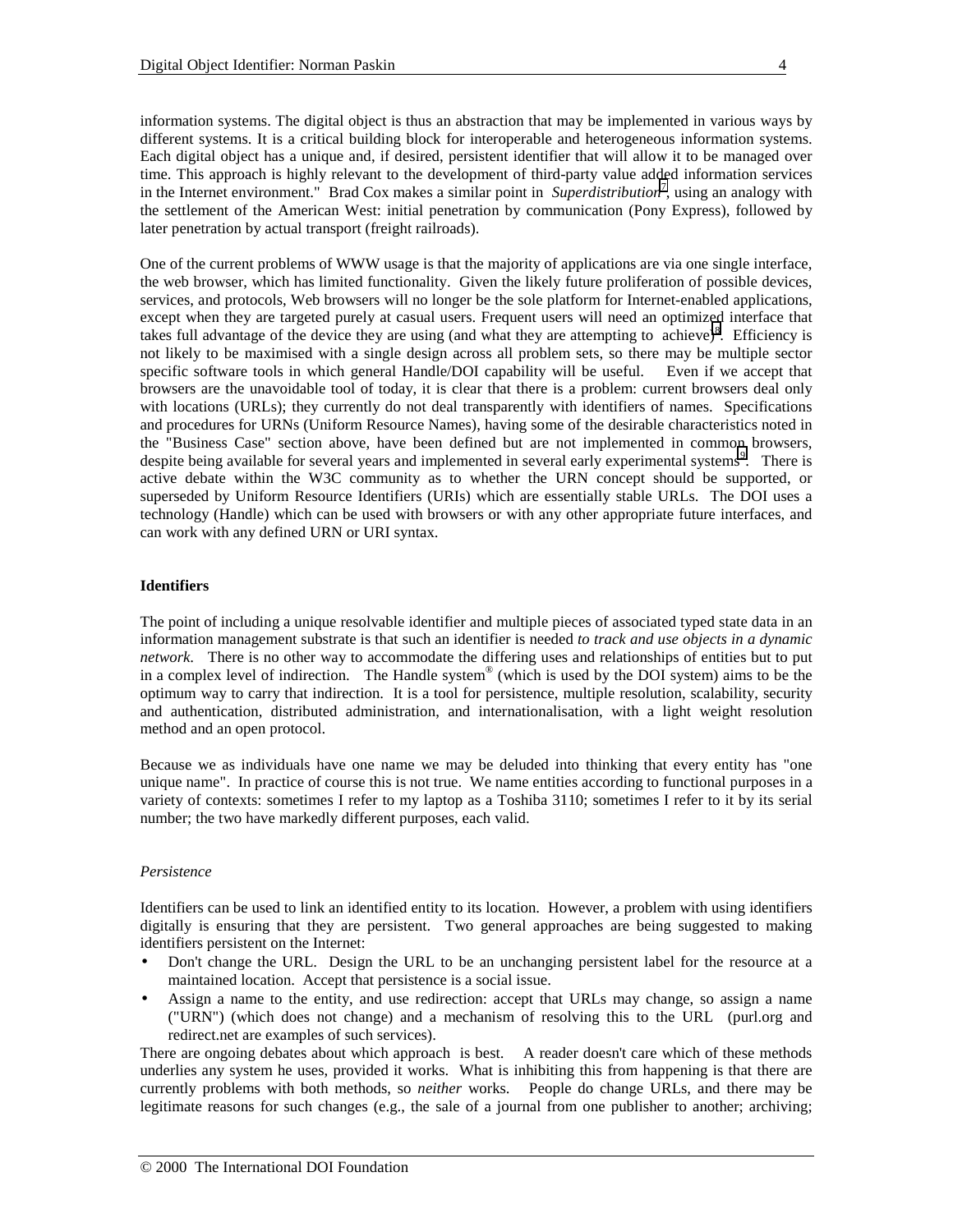etc.). There may legitimately be multiple URLs corresponding to one entity. Book-marking in browsers uses not the reference "mid point" (the name) but the end point - the URL one ends at; when this changes, the book-marked link is broken. (Neither of these exhausts the lists of difficulties with each approach, but they are sufficient to make either unusable for consistent reliable services). The Handle system used by DOI adopts the approach of using names, and multiple redirection. Even with Handle there are some implementation issues, though these are not insurmountable. For example, bookmarking of DOIs is supported in Internet Explorer 5 (right click on a DOI, select 'add to favourites' from the pop up menu, and the DOI will get recorded as e.g. doi:10.1000/79), bookmarking the entity and not the page that contained it, which is otherwise the default bookmark behaviour. But none of this is standards based; it is an artefact of specific design of specific browser peripheral tools. Having standards-compliant supporting tools is a great help for widespread deployment, but the incentive to create the tools is low without widespread deployment, which may imply that we (IDF and CNRI) have to make those tools available i.e. do some of the basic seeding development or encourage others to do so.

#### *Instances, classes and other relationships*

We recognise that it can be useful to group items as "the same" for some purposes, at some times. For example, all copies of the printed US edition of a book (many thousands) are treated for some purposes as one "Book ". When I refer to that book, page 43, I refer to the set of all copies. But when I actually want to read it, I need to get a particular instance (a copy); for example the copy bearing my own name and signed by the author is a specific instance of the edition; no one identifier can serve all purposes. Since sometimes we need to group things in one way, and at other times in another way (sometimes we want to identify an instance; sometimes a class), we cannot use just one simple number. Instead we must use a network of identifiers; and the relationships between them (this identified entity is an instance of that identified class, etc) are expressed by links - that is, metadata about the entity (well-formed metadata is no more than a network of identifiers, of metadata entities). In the digital world there are already many cases where the same article is legitimately available from more than one content provider, or at mirror sites: i.e. at more than one location. This is analogous to the case of multiple copies of a book (multiple instances of a class). I may find a citation (to an intangible work, or set of all manifestations) and need to find one specific instance among many possible ones. There may be many copies for legitimate reasons; yet all are the "same". The functionality of specifying an instance from the identifier of the entity - the "appropriate copy problem" - is currently being developed further by, amongst others, the Digital Library Federation in conjunction with the  $IDF<sup>10</sup>$ .

With intellectual property, relationships can be much more complex than simply class/instance. One piece of intellectual property may have many relationships to others (excerpt, modification, compilation, performance, etc). A single identified "manifestation" can embody an intangible work: when that same work has more than one manifestation, or a manifestation is related to several works, it becomes vital to clearly understand and express what is being identified. Take as an example a scholarly research article; in print-only publishing, the publication process resulted in a single published entity (a printed manifestation). With digital publishing, the production line branches at the end of the editorial process to produce multiple entities (e.g. a printed article, and an on-line PDF or HTML file). Those entities are related: they are "the same article"; the number that is on the production line item and carries forward into both the published entities (telling that they have something in common) is an identifier of the intangible "abstraction". Identifiers of abstractions are typically used for *citations*; identifiers of manifestations are typically used for *transactions* (there are exceptions to each: e.g. analysis of manuscript variants, and sales of rights, respectively). For a detailed exposition of this issue, see the  $DOLX$  prototype usage of  $DOLs<sup>11</sup>$  and especially the discussion of the analytic framework<sup>12</sup> of "E-Citations").

#### *Identifiers, recognition and metadata*

As the example above shows, it is not sufficient to assign an identifier to an entity without clearly expressing what that entity is. An identifier assigned to "a book" or "a paper" is not useful, since it is not clear what is meant by that term (an instance? a manifestation? an abstraction?). It is necessary to declare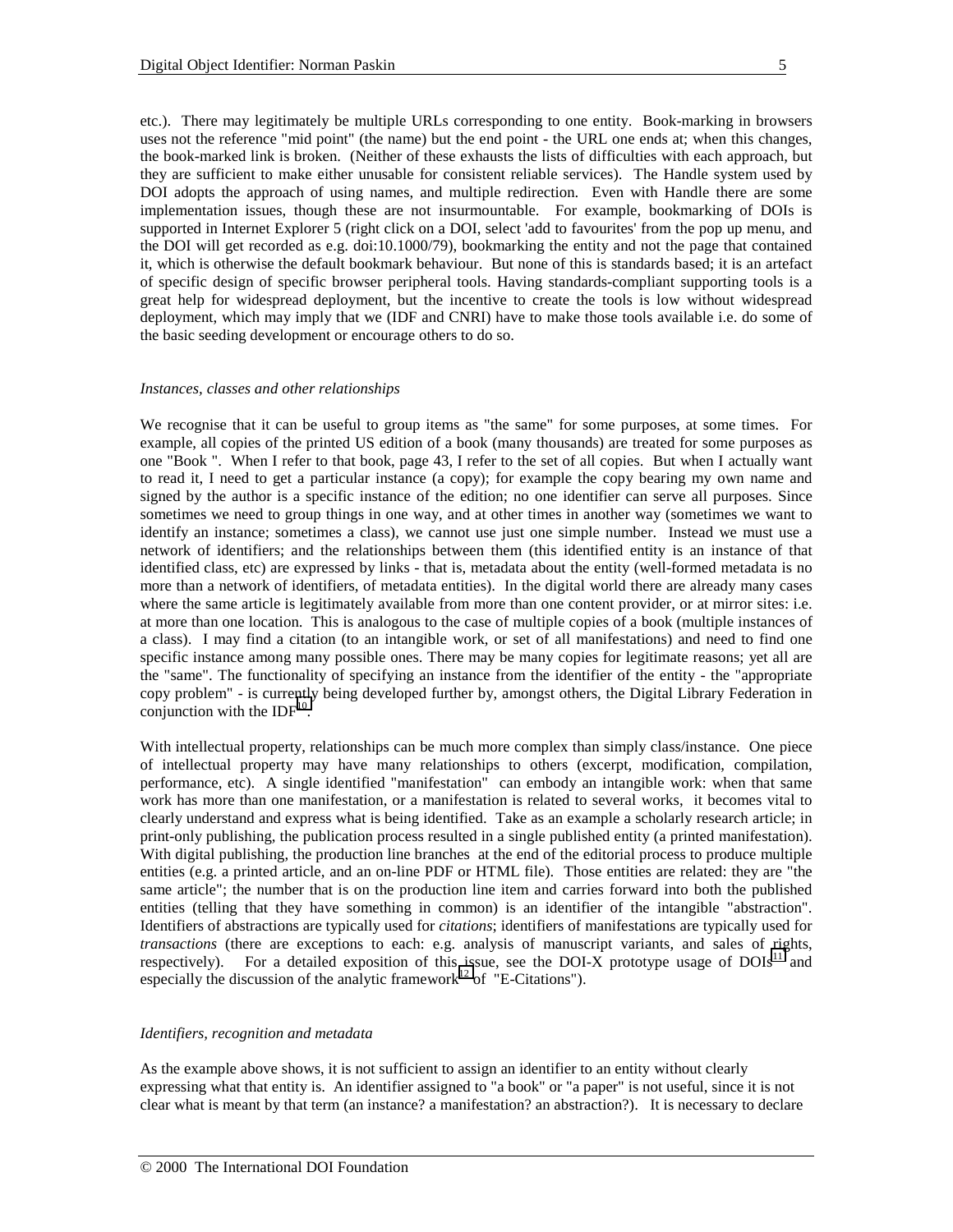When an identifier is used, the associated metadata will be brought into play. One key use for the metadata is to confirm that the entity is the one requested, by providing some readily recognisable piece of data: it is not possible for the identifier itself to carry all the appropriate descriptive information<sup>14</sup>, and entities may not be directly inspected either for practical reasons or because they are by their nature not directly perceivable (abstractions) . For example, when an ISBN is used it is helpful if associated data such as "Title" of the book can be returned as a confirmation step. Many standard identifiers have such metadata associated with them in practice, though this may not necessarily be in an interoperable form. There is now discussion (e.g. within ISO TC46) as to whether mandatory metadata standards for identifiers should be specified, to ensure this identification and recognition.

This important point leads to the principle of identification and recognition: "an identifier must declare sufficient metadata to unambiguously define the entity which it identifies, and to enable the entity to be recognised from the metadata".

## *Not just digital*

expressed $^{13}$ .

An early decision taken in the DOI's development was that a DOI may be applied to any intellectual property entity, not just to digital objects<sup>15</sup>. This is essential if we are to deal with the full range of intellectual property relationships. E-Commerce of intellectual property involves transacting intellectual property entities, or the rights to intellectual property entities. The commonly used phrase "Digital Rights Management" in fact implies both *Management of Digital Rights* and *Digital Management of Right[s16](#page-19-0)*. If DOI is to be used for rights management, it must therefore imply both *Identification of Digital Objects* and *Digital Identification of Objects.*

The entities identified by DOIs will be those which are useful for some practical purpose and of significant persistence (e.g. digital manifestations, books, abstractions). However there are many related entities generated unavoidably in the digital world (some of which are transitory, though that term is relative: the distinction may be important in for example legal considerations such as whether a cached entity is a copy). "The same abstract forms may be represented or embodied in many different physical entities. Therefore, physical objects of widely divergent natures could be characterised by the name of the same abstract form. The name of the book *War and Peace*, for example, could refer to an abstract form conceived by Tolstoy or to an embodiment of that form in a physical object made of paper and ink. When computers are used to represent such things, the number of entities, both physical and abstract, is multiplied:

- When *War and Peace* is encoded for computer processing, it becomes a pattern of bits, which is another abstract form that hardly resembles the one that Tolstoy conceived.
- When a computer program formats the bits to recreate a humanly readable copy, the abstract pattern passes through a rapid succession of physical embodiments: reflecting spots on one disk, magnetic spots on another disk, currents flowing in transistors, pulses of light in a laser beam, electrically charged spots on a drum, and dust particles that are attracted to the drum and baked on the paper.
- Despite the profound differences between the physical embodiments, they could all be called by the name of the same abstract form, *War and Peace*. For different purposes, the same physical entity could also be described by different forms: the bound volume could be called *War and Peace* to emphasise its content, or it might be called 'a book' to emphasise its physical structure.

William of Ockham admonished philosophers to avoid multiplying entities, but computers multiply them faster than his razor can shave"<sup>17</sup>.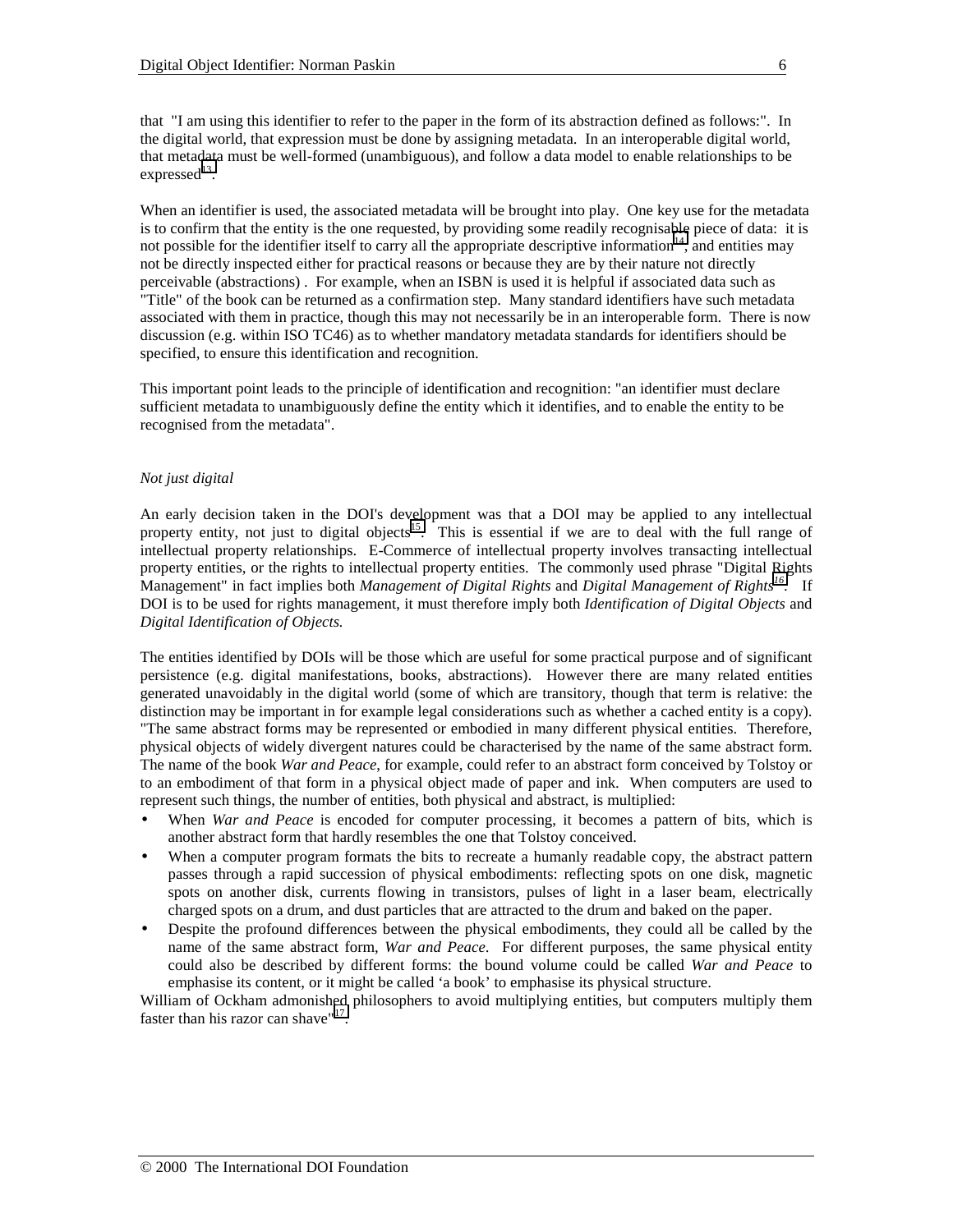## **Resolution: the Handle system**

The resolution mechanism used by the DOI is the Handle System®. It is logically possible to conceive of using other resolution systems for DOI resolution. Handle was chosen for a number of reasons, of both fundamental design and practical implementation; its advantages include:

- **Scalability**
- Reliability
- Resolution speed
- Flexibility in configuration
- Ad hoc data typing
- Proven usage in several digital library projects
- Already implemented and supported in several practical systems
- A commitment by its developers to open standards, and
- A commitment to further development

In addition, the originators of the Handle System, the Corporation for National Research Initiatives<sup>18</sup>, have considerable expertise and practical experience in many digital library and related activities which benefits us in considering future development strategies. Current technical challenges or improvements being responded to by CNRI for the future development of Handle include:

- Locality:
	- Optimize selection among parallel choices a performance issue
	- Provide a local answer to a global question an organisational issue
- Administrative flexibility
	- Configuration for rapid administration (many writes to few reads)
	- Use of the Handle System as a Public Key Infrastructure
	- Multi-master allow administrative actions at any point in a distributed system
- **Decentralization** 
	- Heterogeneous name spaces
	- Ad hoc interoperability among differing resolution systems

Of particular interest for commercial uses, the latest release of the Handle technology includes two features suitable for trusted transactions:

- While there is some overhead involved if you want to utilise this feature, the new system has been built to allow ad hoc *trusted resolution* across the entire distributed system..
- Distributed trusted administration. The permissions are at the handle (DOI) level, not at the server level. Again, this is especially useful for a distributed system. If you have administrative privileges on a given DOI, you don't have to worry about where or how many or who even owns or runs the servers.

Whilst Handle is not yet as ubiquitous as DNS, the cost structure is identical to better. The root service (the Global Handle Server) is free for use, naming authorities are free, and servers and client library are free. Only services and policy layers need support, at least at the moment.

The Handle System allows handles to be both created and resolved in a distributed fashion. Both creation and resolution can be accomplished using dedicated clients, common clients such as web browsers using special extensions or plug-ins, or unextended clients going through various proxies. In all cases, communication with the Handle System is carried out using Handle System protocols and in all cases those protocols have both a formal specification and some specific implementations, all freely available from CNRI. The resolution protocol has a corresponding API available as a library of C functions. This library, also known as the client library, has been used by CNRI in the creation of an http-to-handle proxy server, handle-aware extensions to the Netscape and Microsoft web browsers, a handle caching server, and in various prototype projects.

In the absence of ubiquitous support for the Handle protocols in standard browsers, there are two routes to achieve the functionality: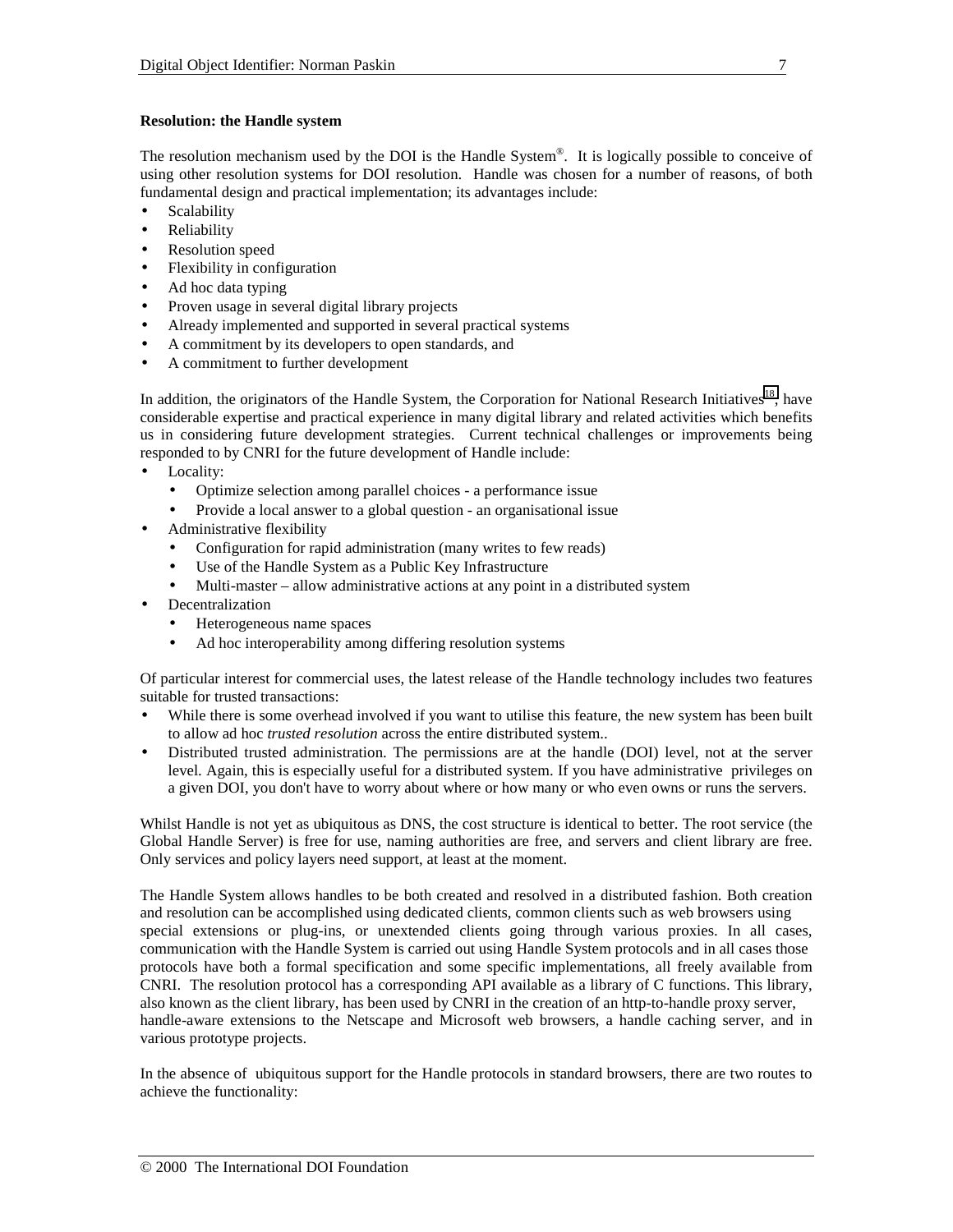- The CNRI **Handle Resolver** is a free, downloadable web browser extension that is installed once and then run behind-the-scenes, like a Plug-In. Similar to the way that a plug-in enables a web browser to encounter the string "http://www.somesite.org/paper.pdf" and recognise the file at that location as PDF and properly display it, the Handle Resolver enables a web browser to encounter the string "doi:10.1000/85", and know to use the Resolver to recognise the string as a DOI, retrieve the URL associated with that DOI in the DOI System, and return the resulting location or file to the browser. The CNRI Handle System Resolver works with Netscape (version 3.0 and higher) and Internet Explorer (version 3.0 and higher) running under Windows 95, NT 3.5 and 4.0, and Mac OS 68040 and PowerPC.
- **Proxy Servers.** Without the Resolver installed, a web browser that encounters "doi:10.1000/85" will not know how to respond, and can only proceed if the DOI is combined with the address of a DOI "proxy server". A proxy server is a special server that understands how to communicate with both a web browser and the DOI System. For example, the string "http://dx.doi.org/10.1000/85", constructed by combining the address of a DOI proxy server with the DOI 10.1000/85, will direct the web browser to the proxy server, which in turn knows how to contact the DOI System, resolve the DOI in the string, and return the associated location or file to the browser. CNRI maintains two public proxy servers addressed by "hdl.handle.net" and "dx.doi.org". The extension enables browsers to respond to the URNs "hdl:" and "doi:" in the same way it responds to "http://". The syntax in use today for proxy server resolution of a DOI is "http://dx.doi.org/10.1000/1". The syntax for resolving that DOI using the web browser extension would be "doi:10.1000/1" or "hdl:10.1000/1".

There are advantages to downloading and using the plug-in, for native Handle protocols, to resolve DOIs, instead of relying on a proxy server. These include *performance* and, more fundamental in the long term, *functionality*. Proxy server resolution requires that the web browser connect to the proxy server, and is affected by network response time and the availability of the server itself.; the proxy introduces another layer of redirection (communication back and forth across the net) which can slow resolution. It is important to start to use the resolver because more *functionality* can (and in the future will) be included in the Resolver that won't be in the proxy; for example, a prototype has been created to use various data types in the format of associated services. Such services are an important potential use of  $DOIs<sup>19,20</sup>$ . Such extra functionality is more easily built into a client software (incorporating the Handle resolver) than by using a proxy. The next version of the resolver plug-in (to be released shortly) will improve resolution of DOIs which have *multiple URLs* (e.g., there are five URLs associated with the DOI for each D-Lib Magazine article, one for each of the five mirror locations plus the primary site) by dynamically determining which URL will provide the fastest response, before sending that URL to the web browser. The proxy server will only randomly choose one URL to send to the web browser. It is anticipated that more functionality, perhaps in the area of services such as rights management, could be built into future versions of the resolver plug-in. The resolver plug-in is frequently upgraded, and registered users are automatically notified of the availability of new versions.

#### **Intellectual property management: the metadata framework**

Why do we need to associate metadata with a DOI? *If a DOI can apply to anything, we must be able to say what it identifies.* Consider the wider implications of having such a persistent identifier. If the DOI is seen as "just" a single-point resolution routing system (from a DOI occurrence to a single URL at a publishermaintained web-site which is the sole source of the entity), then there is little need for interoperable metadata, as any related information about the object so identified can be held within that "proprietary" web site. The need for interoperability arises in the wider vision of DOIs as persistent names (identifiers) for content entities, and which can be used openly; that is, independent of the source of that content (as noted earlier, restricting all uses of material to routing via the publishers web site is neither possible nor productive). Metadata is essential to commerce as it must be possible to process transactions via unique identifiers without recourse to physical inspection of the items being traded, which may be either inconvenient or impossible. Multiple-resolution schemes for names (such as URNs) necessitate the existence of some basic metadata associated with the resolution process, in order to provide parameters for an intelligent selection process. Once the DOI is seen as a potential unifying identifier which can be used to access seamlessly a variety of entities from unrelated sources, and to access different instances of the same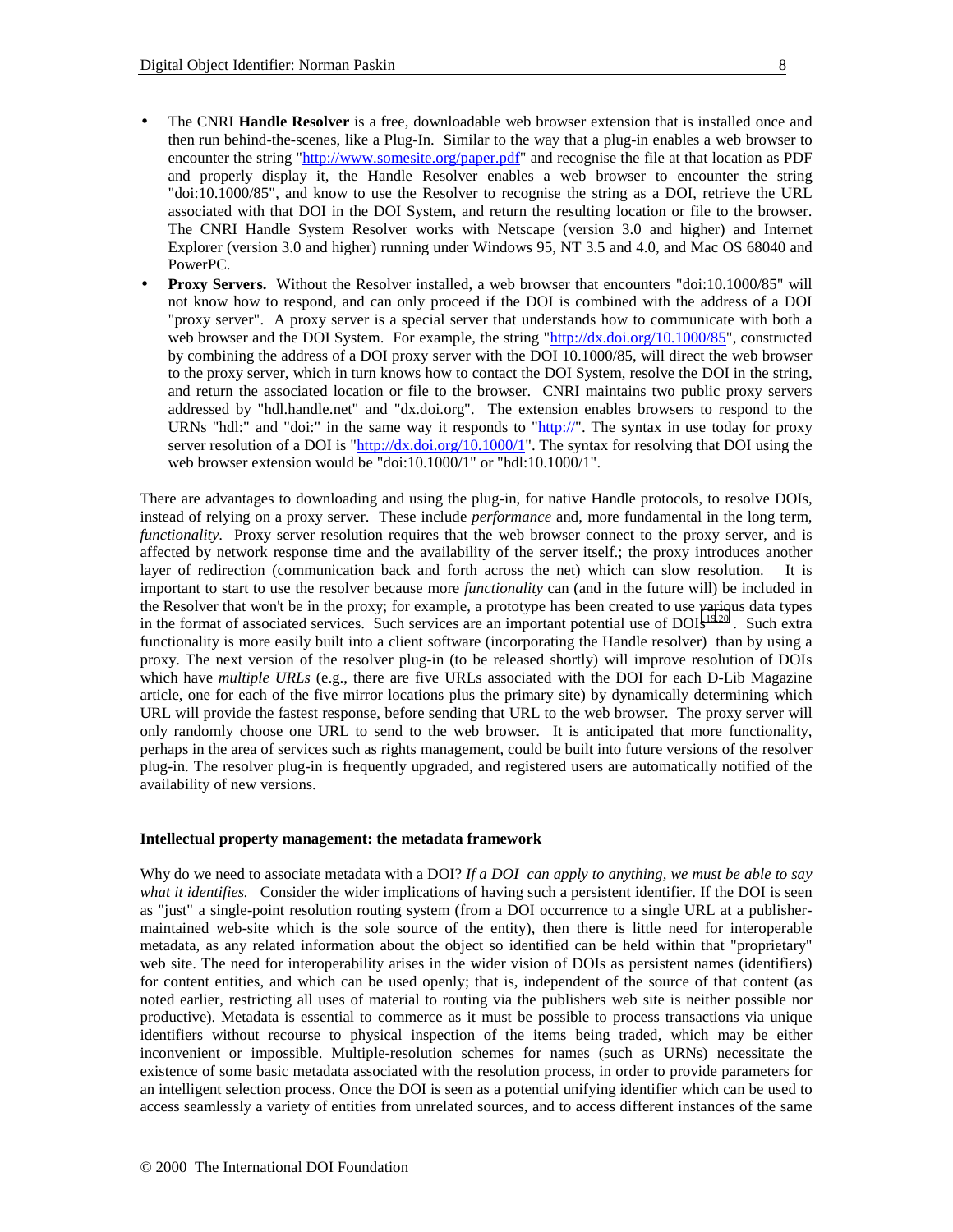resource at different sources (using multiple-resolution, local resolution, and building services dependent on the persistent identifier), then the need for a common vocabulary and data model for DOI metadata is clear.

Metadata associated (predictably and logically) with each identified entity is essential if a DOI is to be used as anything other than a simple routing to a single defined location. In considering the logical framework necessary design the associated metadata scheme to guarantee interoperability of DOIs, a number of requirements became clear. The metadata must be capable of describing any Creation, or intellectual property entity; rights descriptions (for transactions and services); use existing identifier schemes where these are established; and be capable of full automation (which requires no ambiguity; the metadata must be well-formed. Fortunately, the development of the DOI coincided with the publication of just such a set of principles, from the indecs project. We used this logical framework; the alternative was an ad-hoc or "informed guesswork" approach driven by the need of specific applications with the hope that other, yet undefined, applications will find the same set of metadata terms equally useful. The top level principles that indecs identified are:

- *Unique identification*: every entity needs to be uniquely identified within an identified namespace;
- *Functional granularity*: an entity needs to be identified only when there is a reason to distinguish it;
- *Designated authority*: the author of metadata must be securely identified;
- *Application independence*: metadata structures should be independent of any technology platform;
- *Appropriate access*: everyone will need access to the metadata on which they depend (appropriate privacy is a necessary counterpoint).

The indecs framework is:

- Generic for all types of content: convergence renders differentiation meaningless at a transaction level;
- Focussed on intellectual property management, but does not enforce one specific model of management;
- Enabling, not replacing, other schemes, thereby creating an interface;
- Broad in scope, covering identification, description, and transaction;
- Based on tested real world models. The concepts of the fundamental data model are built on earlier work in the library sector (IFLA's Functional Requirements of Bibliographic Records) and the music sector (the Common Information System).

We found indecs to be a powerful analysis tool in early DOI prototype work, in analysing the distinction between one work and several formats for citation reference linking (the "DOI-X" prototype). It has produced practical results which are being used in the commercial sector in both the EPICS standard for the book and serial sector (Editeur Product Information Communication Standard) and the audiovisual sector (Muze's MerchEnt system), which will use a common XML expression and dictionary. DOI will endorse this common set of expressed terms as the basis for definition of DOI metadata; the coverage of the books, serials and audiovisual sector provides a sound basis for initial use and future extension in the DOI system.

This framework provides a means to define a set of metadata about each identified entity, available to users and conforming to an overall defined architecture which enables DOI applications offering functionality beyond a simple persistent identifier. To ensure that metadata about the identified entity can interoperate with metadata from other sources (e.g. about context) to construct services and transactions, this information is managed in a controlled way to provide a basis for interoperable applications by conforming to a generic interoperable metadata framework.

In the course of 1999 a DOI information management layer was specified, derived from the indecs generic framework. Because of IDF's participation as a sponsor of indecs we were able to use the generic data model, mapping, and schema activities immediately to define kernel and specific genre metadata sets (e.g. in the DOI-X prototype). The overall architecture is now clear, though some implementation details still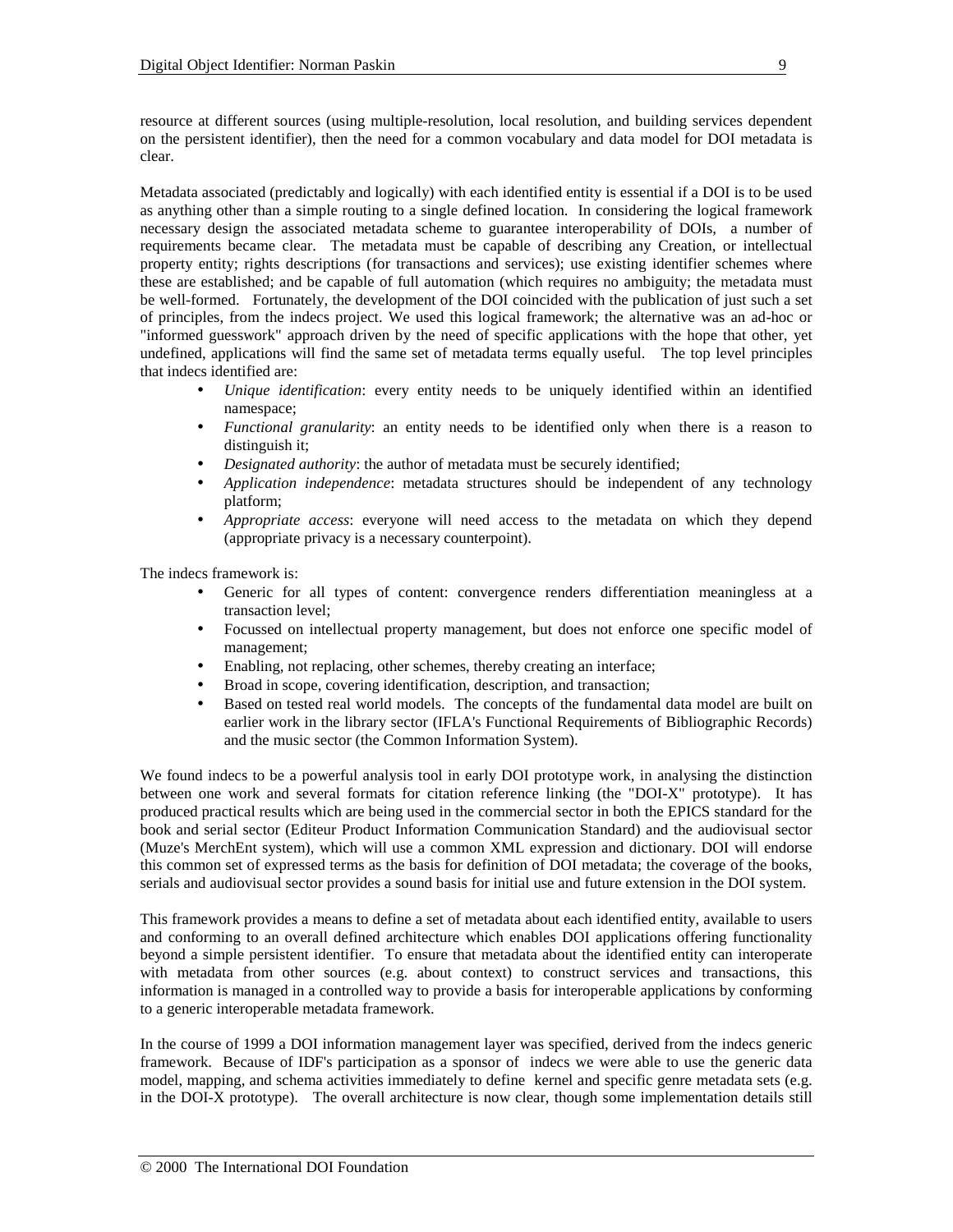need to be documented. Indecs documentation is now being completed: a common set of terms and a multimedia data interchange schema (<indecs>XML expression) covering a wide range of content types will be available shortly. This schema will be supported by a common multi-media dictionary derived from the indecs model and its mapping to existing schemas, and an indecs registry (a metadata registry for mapping other schemas and terms to the indecs model.

Related projects which now need further support include:

- work on a Directory of Parties;
- A project to extend <indecs>xml and <indecs> terms to encompass descriptions of offers, agreements and statements of rights;
- A legal namespace metadata dictionary;

All of these will be useful additions for wider DOI use in E-commerce, but they are not required for initial implementations and developments. Because of the close relationship between practical DOI implementations and practical indecs implementations, the DOI and indecs initiatives share common concerns and opportunities for future development and promotion. We are currently considering how we might bring some aspects of governance and development together to make a more effective common alliance.

## **Essential simplicity, and power, of the DOI**

DOIs are built on a foundation of two technical tools: a resolution system and a metadata framework. Each of these tools provides tremendous flexibility, since they provide very simple conceptual foundations which enable wide applicability:

- The Handle resolution system allows a DOI to be linked to any piece of related data (more precisely, a current state value).
- The Metadata framework allows a DOI to identify any form of intellectual property, at any arbitrary level of granularity.

This flexibility produces a system of great potential power. The inevitable price is that this power also represents a danger; unless carefully managed, misuse of these fundamental abilities could lead to chaos if anything is possible, nothing is predictable. The policies which IDF is building on top of these technical foundations are designed to set management constraints and ensure that the system is predictable and useful. For example:

- Handle resolution is controlled by a registration process which will conform to policies laid down by the IDF;
- A DOI must declare sufficient metadata to unambiguously define the entity which it identifies, and to enable the entity to be recognised from the metadata

Some of the more attractive options for potential application of DOI, such as for example resolution of a DOI to a local (or "appropriate") copy, will need careful analysis and clear implementation rules to avoid confusion.

Existing identifiers are more limited in scope, which makes them easier to deal with: an ISBN has a context which largely prevents its inappropriate use. However the necessity of well thought out and implemented policies and implementation is apparent even in such well established identifier schemes as advances in technology push the boundaries of existing policies: for example a number of E-book creator/distributors are assigning their own ISBNs to publishers' books that they have converted for distribution. That is, the book still belongs to the publisher, and the E-book creator is being treated as a distributor, but the ISBN comes from the E-book creator. This is like a bookseller assigning its own ISBNs on every title publishers ship to them; this will create some interesting havoc in the short term.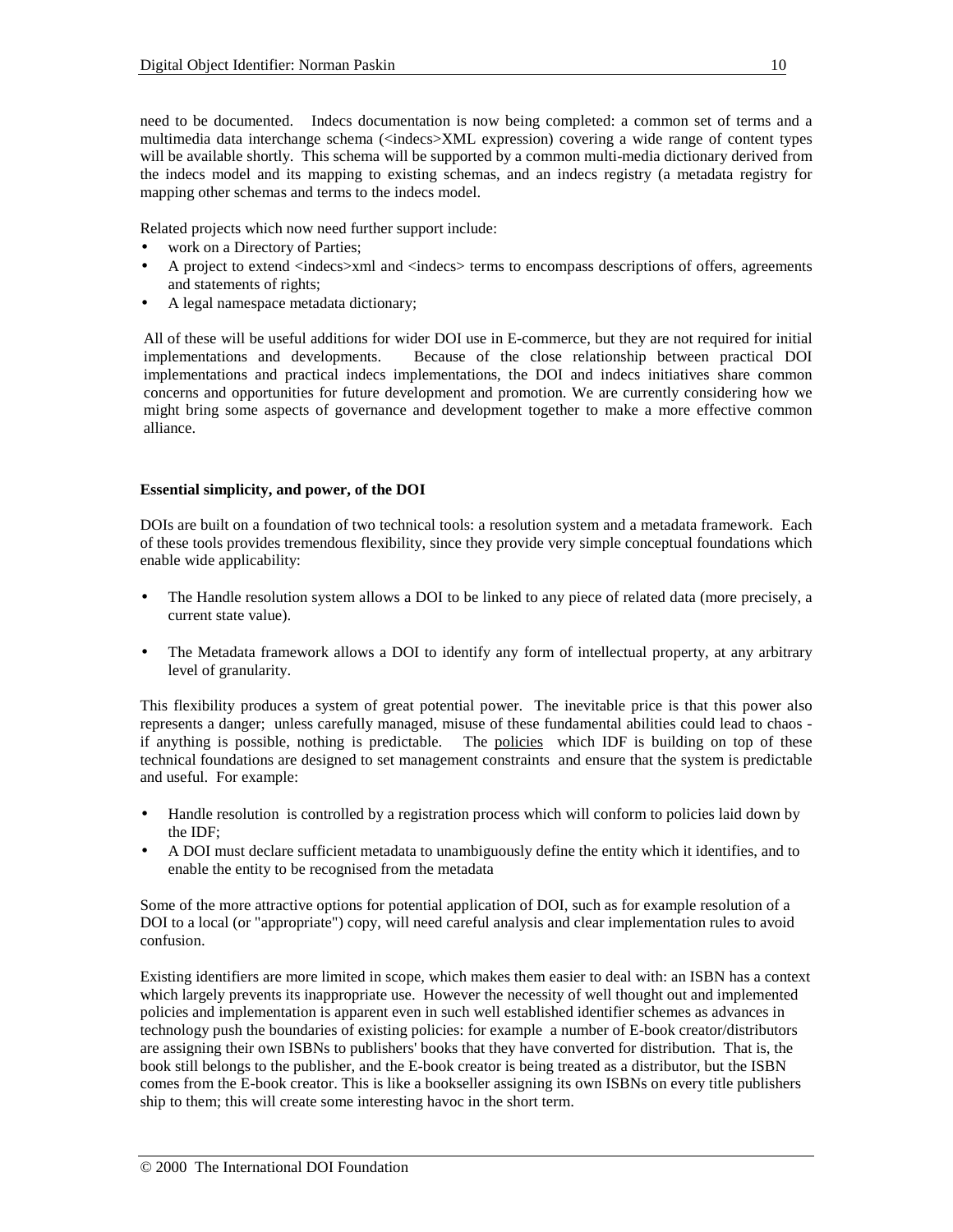#### **Metadata implementation issues**

In practical implementations of the full functionality, entities identified by a DOI will also need declaration of a minimal set of metadata, to enable systems to understand what is being identified.

1. Metadata has value. Declaring some common elements of metadata, and making these "freely available" (at least on the basis of a known-item search, i.e. given the identifier, what is the associated metadata) is still seen as a business hurdle in some areas. Some companies generate income from sales of metadata and there is concern that such a step will cannibalise this business. In response it should be noted that:

- DOI resolution to declared metadata provides known-item look up, but not the more widely required look up from a search to identifier (resource discovery ); that functionality is the role of applications using DOIs, not the DOI system itself. An example of such an application is the recently announced CrossRef initiative<sup>21</sup>, which provides a service to link reference citations of articles to source items, using DOIs as the linking identifier of the cited work.
- The metadata is not required to be held in the DOI system; the DOI must simply provide a pointer to its declaration
- The provision of some freely available metadata is a means of maximising value of information by promoting access while not granting full access without some further step. It is analogous to a publishers catalogue, and is simply one possibility at the beginning of a spectrum which can range through making small portions of a piece available (e.g. an abstract) to making a number of sample available in complete form. There is no single model which fits all forms of property, but the minimal step of making simple metadata available is a lowest common denominator.

2. Making metadata available is also a technical hurdle; how is it declared in practise? Some options (which are not mutually exclusive) could include:

- <meta> tags in html. Easy to do but relatively unstructured and providing no interoperable framework;
- XML (Extensible Markup Language) declarations: offering a logical syntactic framework, and increasingly widely supported, but interoperability is not guaranteed. If the right connections "run through" an XML expression to indecs it will enable a move towards interoperability later without losing short-term investment;
- RDF (Resource Description Framework): offering a further level of semantic expression, but currently not developed to the point where widespread easy implementation is available. RDF appears to be in the long run a good solution for the business of making metadata interoperable, but those whose immediate concern is with achieving short-term practical improvement within existing business operations need to be convinced that this is the way to go now;
- a separate database (the initial DOI-X and possibly CrossRef model): providing interoperability only within a specific environment
- a pointer record in the DOI Handle to a location : this is an attractive option and is being considered as a compulsory requirement for DOIs, since it offers a platform-independent means of providing the information.

3. What metadata elements must be defined for declaration? We have adopted the indecs framework as a top level means of definition, but it is clear that this is appropriate for constructing mappings and deriving sub sets, not immediately as a list of required elements. We recognise that no single "grand unified data model" will be adopted by all communities, since "all classifications of the world are arbitrary"<sup>22</sup>; but some are better than others, and useful ones must be mappable and become interoperable. Appropriate specific data elements will differ between intellectual property types; a measure of extent such as "number of pages" is appropriate for one type, but another measure such as "duration" may be more appropriate for another. What is needed is defined elements (building blocks) one can mix and match in a controlled, managed way giving interoperability. We have chosen to go as close as possible to the indecs model by defining an overall framework for a DOI "Genre" (type of intellectual property) to be expressed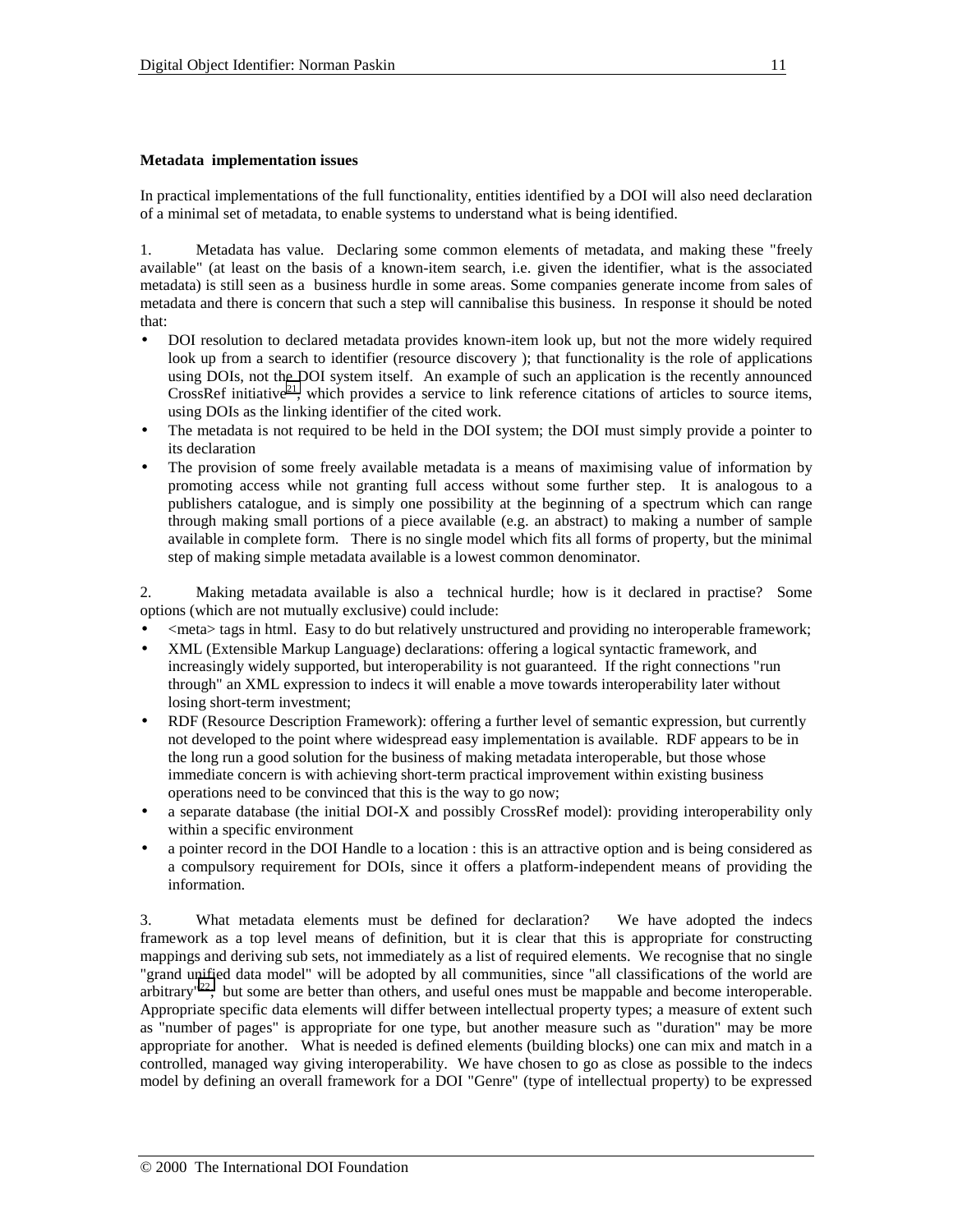in specific terms appropriate for that type and declared with each DOI in future, full implementations of the system:

*DOI*: key record *DOI Genre*: a class of entities with common characteristics *Identifier*: a unique identifier e.g. from a legacy scheme applied to the entity *Title Type*: primary structural type: e.g. work, manifestation *Origination*: e.g. original, derivative, replica *Primary Agent*: name or identifier of primary agent *Agent role*: role of primary agent

An extended description of this genre set has been published in an earlier paper<sup>23</sup>; we now need, and intend, to publish a more detailed description and set of guidelines for this set, to enable users to create DOI Genres within the indecs framework.

We must also recognise that whilst flexibility and variety must be allowable, an infinite number of genres built from our component data element "blocks" is not useful. This also raises a practical business issue: who pays to validate a series of "guidelines" or community standards (genres) and how many should there be?

4. If there are rules, there will be mis-use of these rules. How should this be minimised? In our early initial implementations of DOI (using the simple single redirection to one URL, without any associated metadata (what we have begun to call the "zero genre") we have already seen examples of misuse:

- one content owner using a co-publishers prefix, leading to attempted double use of one DOI;
- a content owner declaring DOIs without entering them into the Handle directory (the DOI is therefore "dead" and not actionable!)
- Authors using DOIs as citations without clearly understanding what they identify (because in a zero genre this is not stated)

Who will police these incorrect usages and errors? We are building in appropriate checks into our Doi registration processes, but cannot control misuse outside the system, which requires a more fundamental process of education.

5. Therefore there is a need for education or "missionary work" in the identifier/metadata/rights management arena:

- A need to market the concepts and get the general concepts known to a wider audience;
- A need to ensure that all metadata intended for use in automated systems is well-formed. There is still a need to get this message across. Even though there is now little problem in convincing people of the cost of ambiguity in other areas (e.g. the Y2K problem), and there is recognition that implementation of a standard office technology project would be impossible without a logical underlying model (entity/relationship schemes, etc), this thinking is not always transferred to thinking about intellectual property rights - perhaps because this has traditionally not been an area where automation has been strong.
- A need for understanding some of the key principles of identification, and especially the key concepts of names and levels of indirection, which are at the heart of the issue of identifiers used on the Web: URLs and URIs don't provide the necessary levels of indirection to provide management capability at the level of intellectual property entities.

There are encouraging signs that over the last year, thanks in large part to the indecs initiative, awareness of these issues is growing. But much more needs to be done: who will pay for this? We can note but not emulate some other standards development promotions: "Having some large visible customers aboard can get the bandwagon rolling by directly building up critical mass. In November 1997 Sun took out full-page ads in the New York Times and other major newspapers reciting the long list of the members of the "Java coalition" to convey the impression that Java was the "next big thing". $"^{24}$  We hope that some major implementations of DOI and indecs work will lead to positive feedback and encourage wider implementations, plus the development of complementary tools and uses.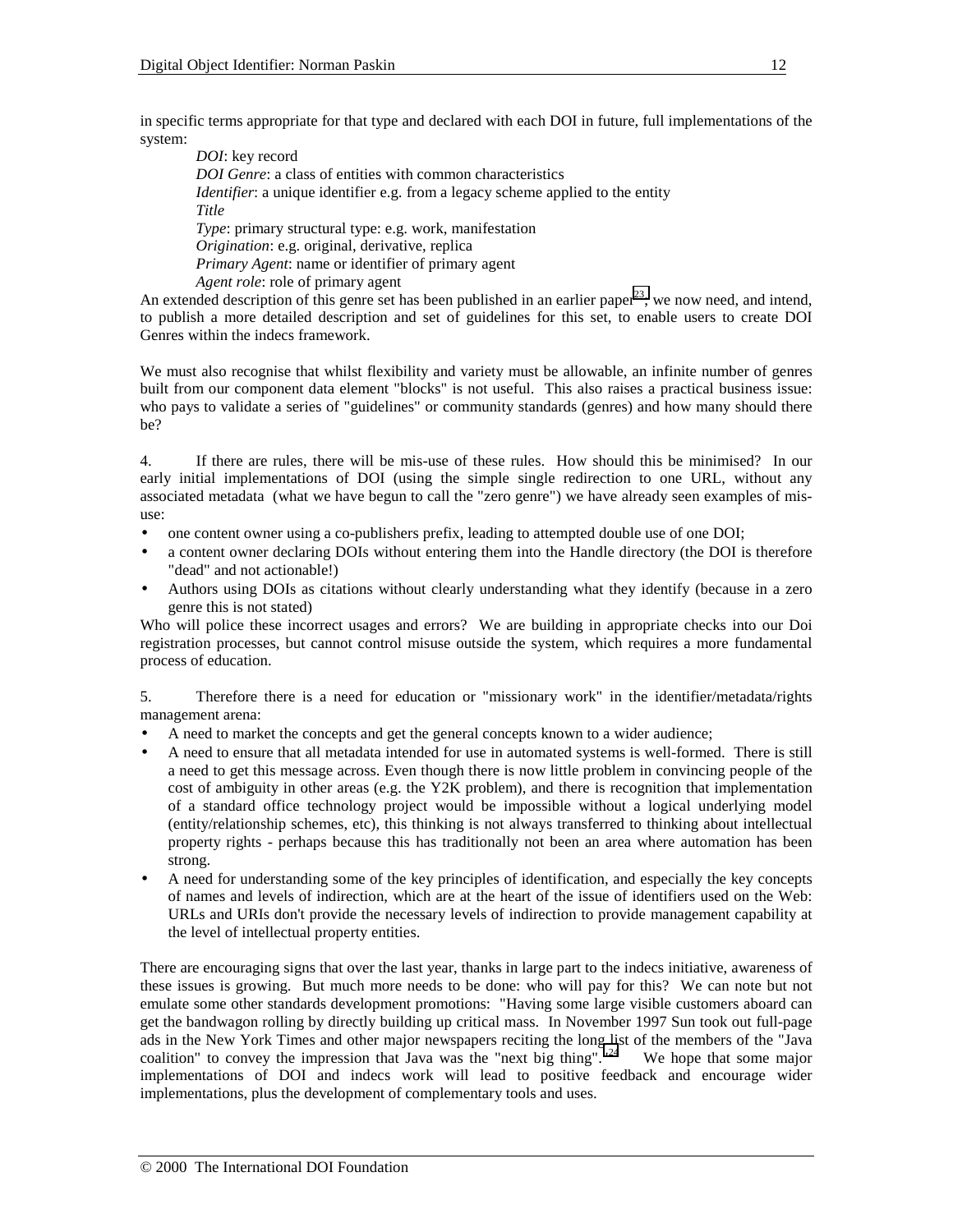6. Implementing DOI and indecs principles also means implementing several underlying standards or developing standards, some of which themselves require further funding. Some of these standards activities have a champion or home such as XML, RDF etc (though even the WWW Consortium has resource limitations); other aspects more specific to the intellectual property community have no funding or support structure; there is no "Intellectual Property Engineering Task Force" equivalent to the IETF for technical infrastructure. Activities like pre-competitive further development of metadata standards (indecs), and infrastructure development (e.g. Handle) are in need of more resource and wider recognition. The question of how we raise the funding for this is one which concerns the IDF and the indecs partners.

## **Business implementation issues**

In addition to these issues related to metadata implementation, there are some specific issues relating to the wider business aspects:

7. Who does the work to make the DOI metadata a good fit to the DOI Genre definitions, and ensure it is of good quality? How do they get paid? Who is the authority for each data element?

8. In developing an IDF business model, we have reviewed analogous systems such as the physical bar code system and defined the concept of Registration Agencies. If there are several possible Registration Agencies, how do they relate to each other?

9. Some entities identified by DOIs will also be identified by legacy systems (e.g. ISBNs, ISSNs, etc), which raises a number of issues. Those legacy systems may also be collecting metadata. Should the metadata be collected only once and agreement made to share, and if so on what basis? (this may of course not be possible, for commercial reasons, in some cases). If the metadata collected by the legacy system is not mapped to the DOI indecs model, or (more problematic) cannot be easily mapped, what steps should be taken to bring the two into line?

An IDF paper on "DOI Deployment" (see below) outlines the "vision" and desired development of the DOI initiative; it provides further details of how we get from where we are now (an active development activity) to where we want to be (a fully implemented, widespread, mature system). This process is characterised as *deployment* of the DOI. This paper represents a summary of work in progress. (The paper is an evolution of an earlier version 1.0 (October 1999) which was circulated only to International DOI Foundation members, and a few interested parties. Version 2.0 incorporates some suggested minor changes made by readers of the first version, and updates progress in several areas). The following is a condensed summary of the business issues arising in deployment.

The implementation of the DOI system will add value, but necessarily incur some costs. The three principle areas of cost will be in the following tasks:

- Number registration; maintenance of resolution destination(s); registration of metadata; validation of number syntax and of metadata; liaison with Handle registry; customer guidance and outreach; marketing; administration
- Infrastructure: resolution service maintenance, scaling and further development
- Governance: common "rules of the road"; development of the generic system

The IDF intends that:

- the system should eventually be self-financing; costs for running the system should be recouped from those who benefit from the system. Cost recovery from registrants, not end-users, is a practical measure;
- the tasks should be delegated to appropriate organisations who can offer appropriate expertise, economies of scale, synergy with existing operations, marketing presence, etc. (in the case of number registration, these organisations are referred to as "Registration Agencies" (RAs))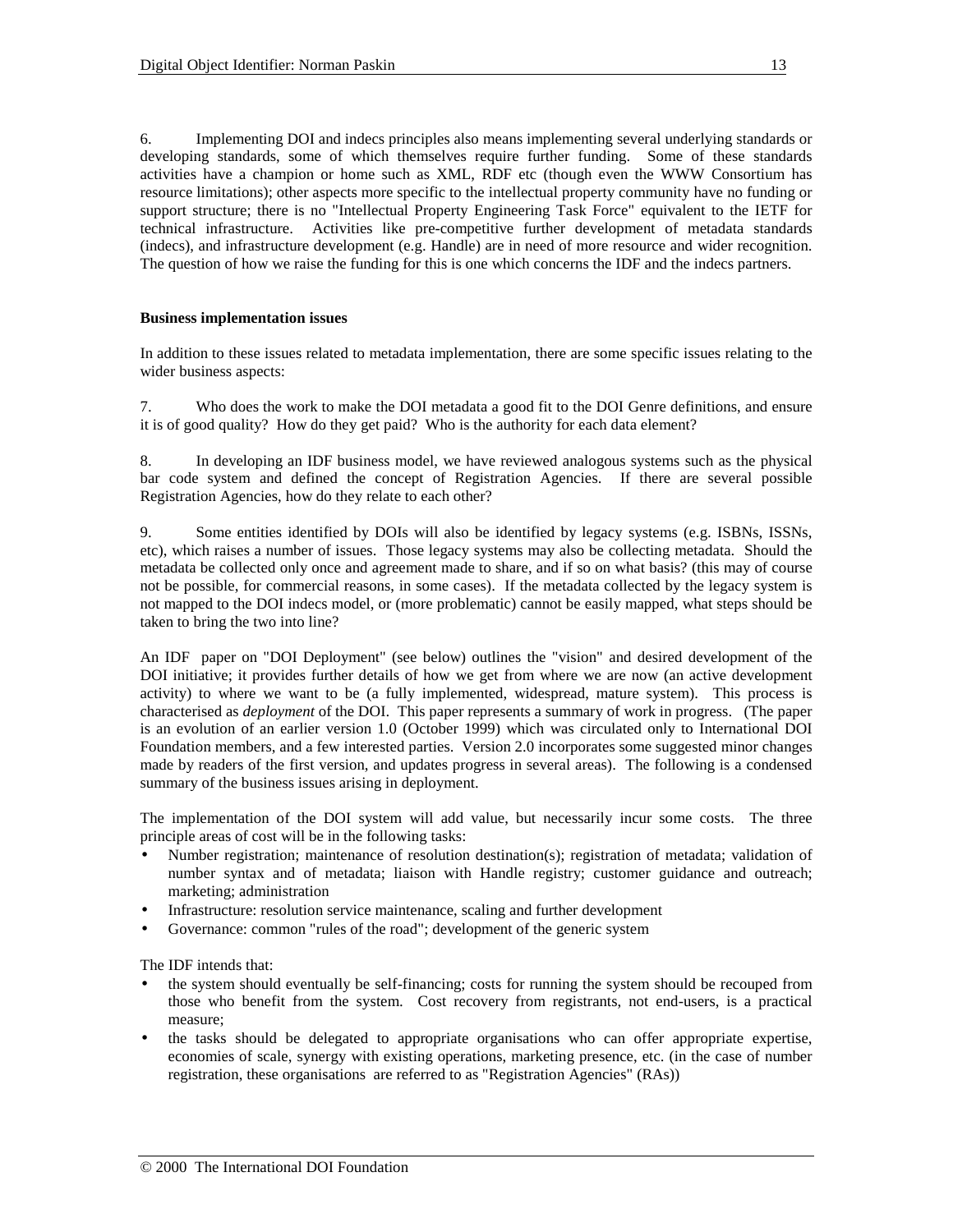In order to recognise the fact that some charging for DOIs will be inevitable, the IDF initiated a simple economic model (currently in use) of charging \$1000 for allocation of a prefix (a one-off charge) allocated to one publisher, allowing an unlimited number of DOIs to be constructed using that prefix. The IDF now wishes to encourage a migration to a *wide variety of potential business models*, in recognition of the fact that such a simple model is not a "one size fits all" solution. Business models could include, but not be limited to, cost recovery via direct charging based on prefix allocation, numbers of DOIs allocated, numbers of DOIs resolved, volume discounts, usage discounts, stepped charges, or any mix of these; indirect charging via cross subsidy from other value added services, agreed links, etc. The IDF wishes to place minimal constraints on the business models offered by RA's, and to enter into discussion on practical implementation of these. In this vision, a Registration Agency would be free to establish a completely different pricing model: the business model of each RA is determined by the RA itself. The RA enters into agreements with its customers (DOI assigners); these may be radically different between RAs, depending on the needs of its customer communities, its own other business, the value-added services it offers, competitive pressures, etc. The agreements will however require conformance to the overall federal standards.

We also want to encourage a similar migration to a variety of *naming authority models*. Initially we implemented a model of prefixes as hierarchical naming authorities, which allowed local creation of individual DOIs by adding suffixes. Prefixes are now at the level of "content owner" (e.g. publishing house); but we should encourage migration to whatever level of granularity is the best fit for a particular community. For example, in reference linking in the scholarly community, it may be that prefixes at the level of "journal" are a better architecture. This is linked to the business model, by the prices set for individual prefixes (e.g. \$1000 per prefix is inappropriate at the journal level).

DOI RA's may find it beneficial to offer specific *DOI applications* to their customers, or to the same market segment, in order to widen the potential for use and income stream from their DOI activities. In some other sectors, products created as a spin off from basic registration activities provide the funding to crosssubsidise and create a low price for registration itself - a "positive feedback loop".

The RA offers its own business model to customers; it also enters into a contractual agreement with the IDF (potentially in future migrating to an Operating Federation consisting of all the RAs), guaranteeing the conformance to minimal criteria covering conformance to technical, information management, and economic criteria. The "economic criteria" for being a member of the Federation is a payment to support central Federation governance: a "participation fee", or "franchise fee".

There is however another set of relationships which needs to be considered, namely the relationships between the various Registration Agencies themselves. In the Operating Federation model as implemented in e.g. EAN or ISBN, each RA has a geographical basis. Although customers are free to choose which RA to use, in practice most will go to the local one. In the digital world, it is not clear whether such a basis is appropriate. In favour of such an arrangement is the need for language-specific related materials and support (e.g. local language guideline materials, helpdesk systems, and potential specialised consultancy staff). Arguing against such an arrangement is the fact that in a digital world, geographical barriers are less important, and an arrangement focussed on content sector or content type may be more effective. In some major markets (e.g. the English language markets) it could be possible that the intellectual property sector approach will be favoured; whereas in smaller language markets, a geographical (or at least linguistic) basis may be more appropriate.

The IDF will be considering the best way to appoint and work with the initial likely registration agencies. The aim of the IDF will be to stimulate the widest use of the DOI system, by fostering a climate in which working as a registration agency is attractive, yet any long term monopoly is discouraged. Initial incentives could include subsidising the Participation Fee from membership funds, etc. The desired end result, however, is to have an Operating Federation which is self-sustaining.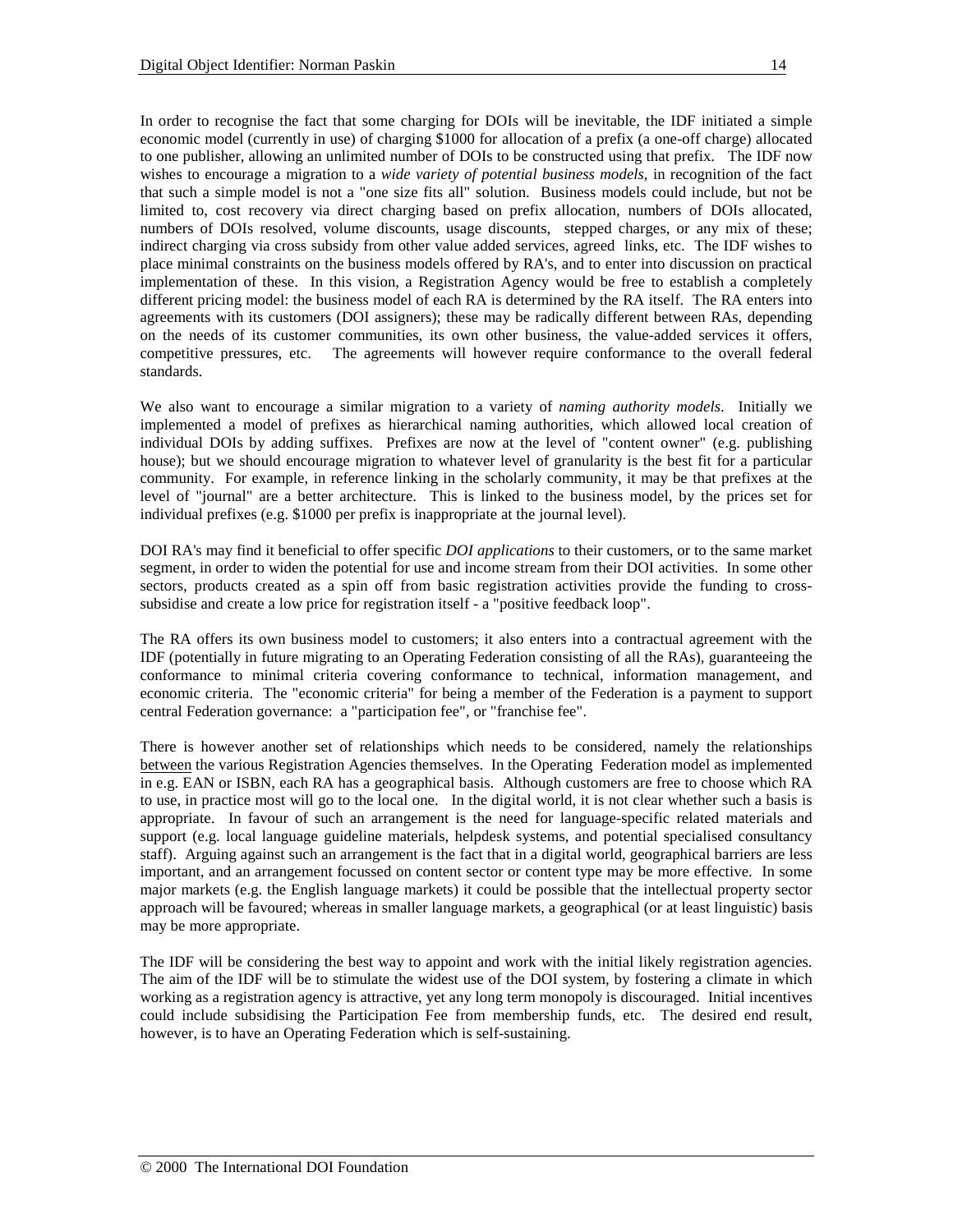#### **Standards issues**

"As Internet access and services are provided by existing media such as telephone, cable and broadcast, interactions with standards bodies and legal structures formed to deal with these media will become an increasingly complex matter. The intertwining of interests is simultaneously fascinating and complicated, and has increased the need for thoughtful co-operation among many interested parties $125$ .

The DOI development process can be described as having three parallel tracks: the initial implementation (a single redirection tool for persistent naming); the full implementation (adding structured metadata and using multiple resolution); and standards tracking. There is a strong practical reason for this work with standards. DOI and indecs have each opted for the creation of open standards. Network economics and positive feedback make cooperation in this way more important than ever. Standards promote a larger number of users of technologies conforming to the standard, by enhancing compatibility, reducing uncertainty and fear of being "locked in", and shifting efforts from competing for the market to competing within the market. It is true that standards development can be frustratingly slow, but the benefits are worthwhile: when the value of a product to one user depends on how many other users there are, economists say that this product exhibits network externalities, or network effects. Technologies subject to strong network effects tend to exhibit long lead times followed by explosive growth.<sup>[26](#page-19-0)</sup>

We can add to the nine issues already identified for implementation a tenth relating to standards:

10. Who manages an open standard once it is accepted and successful? "Managing successful open standards can be especially tricky. Truly open standards face two fundamental threats. First, if there is no clear sponsor, who will be in charge of setting the direction in which the standard will evolve? Will the standard stagnate, or will crippling compatibilities arise, since no-one can exert control? Second, without a sponsor, who will invest the resources to make improvements and thus keep the standard from stagnating?"<sup>[27](#page-19-0)</sup>

One of the aims of the IDF is to act as a unifying open standard forum, which can achieve widespread support and prevent a futile splintering into competing standards which in the extreme can prevent the very step forward they are aiming to achieve (see the story of AM Stereo standards cited by Shapiro &Varian: "Never heard of AM stereo? Our point exactly")<sup>28</sup>. We are working actively as a member or liaison body with many standards groups, including:

- W3C (World Wide Web Consortium), especially URI and RDF activities
- NISO (National Information Standards Organisation)
- MPEG (ISO/IEC JTC1/SC29/WG11) both MPEG7 "Multimedia content description interface" and MPEG 21 "Multimedia Framework"
- ISO TC46 (international Standards Organisation/ Information and Documentation)
- IETF (Internet Engineering Task Force)

As DOI activities reach a level appropriate for formal standardisation we are putting these into the formal process: e.g. the DOI syntax will become a NISO standard, Z39.84. We are also liaising closely with any related activities such as SDMI (Secure Digital Music Initiative), CIDF (Content ID Forum), National Bibliography Numbers (NBN) projects of libraries, etc; although many of these are focussing on one specific area of concern, it becomes clear that there is convergence and much to be gained by working together as they share many of the same problems and opportunities. We also have strong relationships with bodies which influence these activities, whilst not being formal standards bodies themselves, such as WIPO (World Intellectual Property Organisation), GBD (Global Business Dialogue), ICC (International Chambers of Commerce), etc. Our participation in the indecs project also brings liaison with many bodies too numerous to list here; (see [www.indecs.org](http://www.indecs.org/) list of "connections").

## **Intellectual property rights issues of the DOI system**

The policy of the IDF is that DOIs must be freely resolvable. The IDF is reviewing the current situation of its rights protection in the interests of ensuring system integrity: DOI and DOI.ORG are already registered service marks. The DOI system has some inherent costs (registration, resolution, governance) which need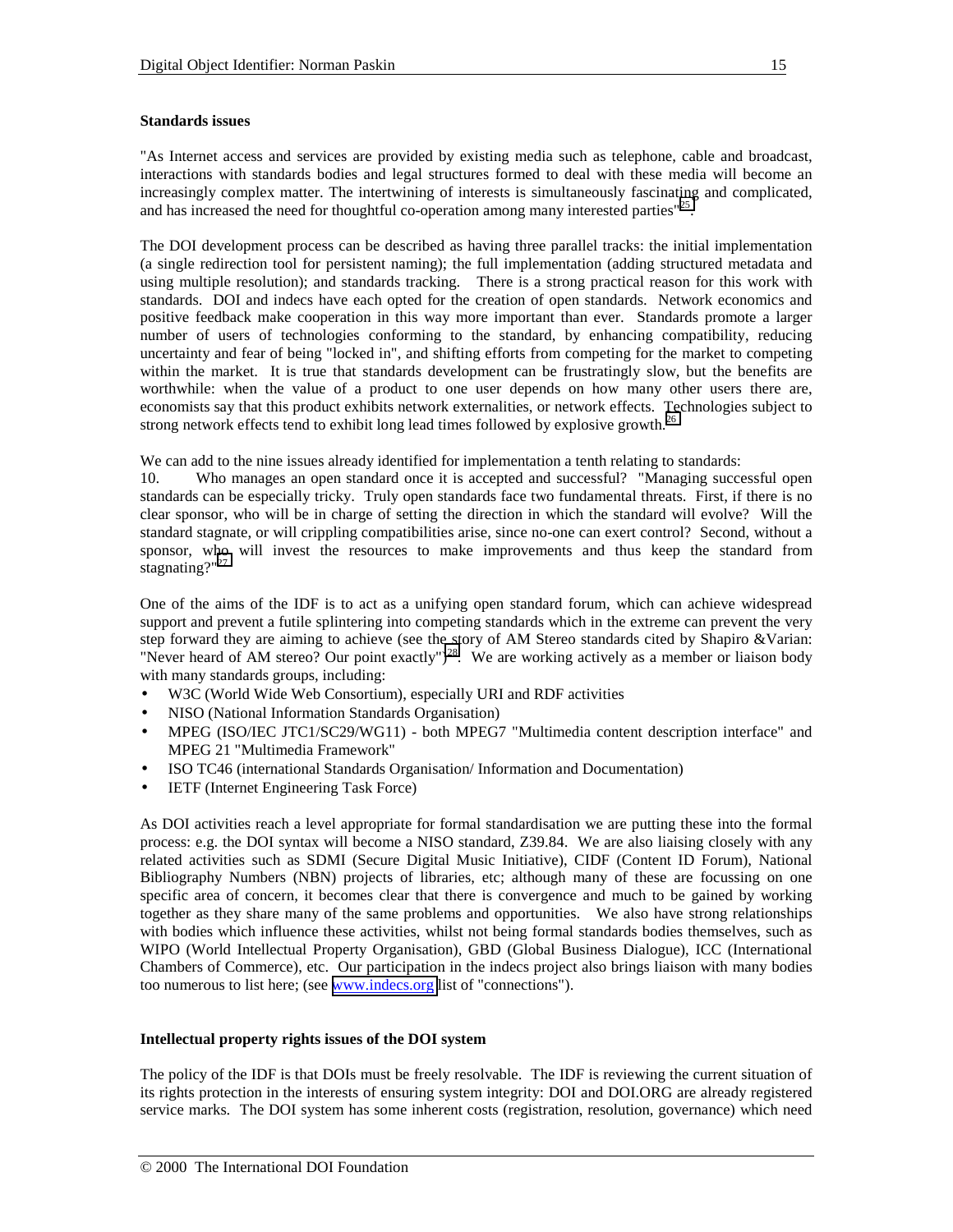to be covered; we have outlined a possible way of doing this, by means of Registration agencies - exactly analogous to other schemes such as the physical bar code system.

Why are we reviewing IP issues? A helpful analogy might be to consider why I can't say "I accept VISA payments", create a number that follows the VISA syntax (which is a public specification; individual VISA bank identifiers are readily available on the Net), and process credit card payments through my own bank, charging retailers a fee and not paying VISA International? The answer is that the VISA system is trademarked and/or patent protected and/or enjoys other protection measures, as a means of protecting its interoperability, reputation, and the quality of the overall system, and to enable VISA International (a notfor-profit) to recover its operating costs. Exactly the same would apply in the case of someone setting out to sell physical bar codes outside the existing UCC/EAN system, and in many other areas. The aim of establishing protection is "defensive". The process of review we are now undertaking is exactly what happened with the Imprimatur Music Trial, a good example of an open development in the area of content, and we are looking at that as an example. DOI is already a trademark but we need to know if that is enough to protect the integrity of the system. Clearly another group "setting its own rules" and calling them DOIs would be disastrous for consistent operation of the system. Additional measures of securing integrity are likely to be covered in contractual arrangements made with registration agencies and, through them, with content owners assigning DOIs.

For those who think this precautionary work is overly cautious, reality tells us otherwise. We have already seen evidence of possible "cybersquatters" trying to set up and/or sell us DOI-like domain names; "squatting" the business model is a next step. The aim of the IDF is to create a system which can be used by everyone with credibility, reliability and integrity. We need to take appropriate steps to ensure this by reviewing and if necessary improving our existing protection measures.

## **Issues and plans for the future**

In putting a standard digital identifier in place, the IDF is necessarily dealing with many issues. These include practical business issues of implementation (Registration Agencies etc), but also the wider aim of promoting the advantages of interoperable standards for identifiers and metadata, to aid the development of an improved infrastructure: to encourage the tide to enter the harbour and raise all the boats to everyone's advantage.

The Foundation plans for 2000 include several areas of work which we feel will be of benefit to the initiative and also to the development of the area of Intellectual Property commerce in general. The following list is not exhaustive and we may modify the list as developments unfold:

## *Marketing and external relations*

- Recruitment and retention of Foundation members
- Development of new standard presentation tools, a CD-ROM/video stand-alone demo, and additional meetings and speaking engagements. A "simplified" guide and articles.
- Running workshops in US and Europe for DOI registrants
- Running information/training seminars in US and Europe

## *Technical*

- Review of DOI Genre metadata proposals and conformance testing against indecs-compliant schema
- Development of XML and possibly RDF schema for each approved DOI Genre
- Mappings of DOI genres to other important schema e.g. text, images, music areas
- Development of "proof of concept" software tools for services using multiple resolution
- Development of Java or similar tools for multiple resolution capability .

(Note that in the long term, activities such as the first three of these items will probably be carried out by DOI Registration Agencies, but in 2000 we assume IDF will need to carry these out .)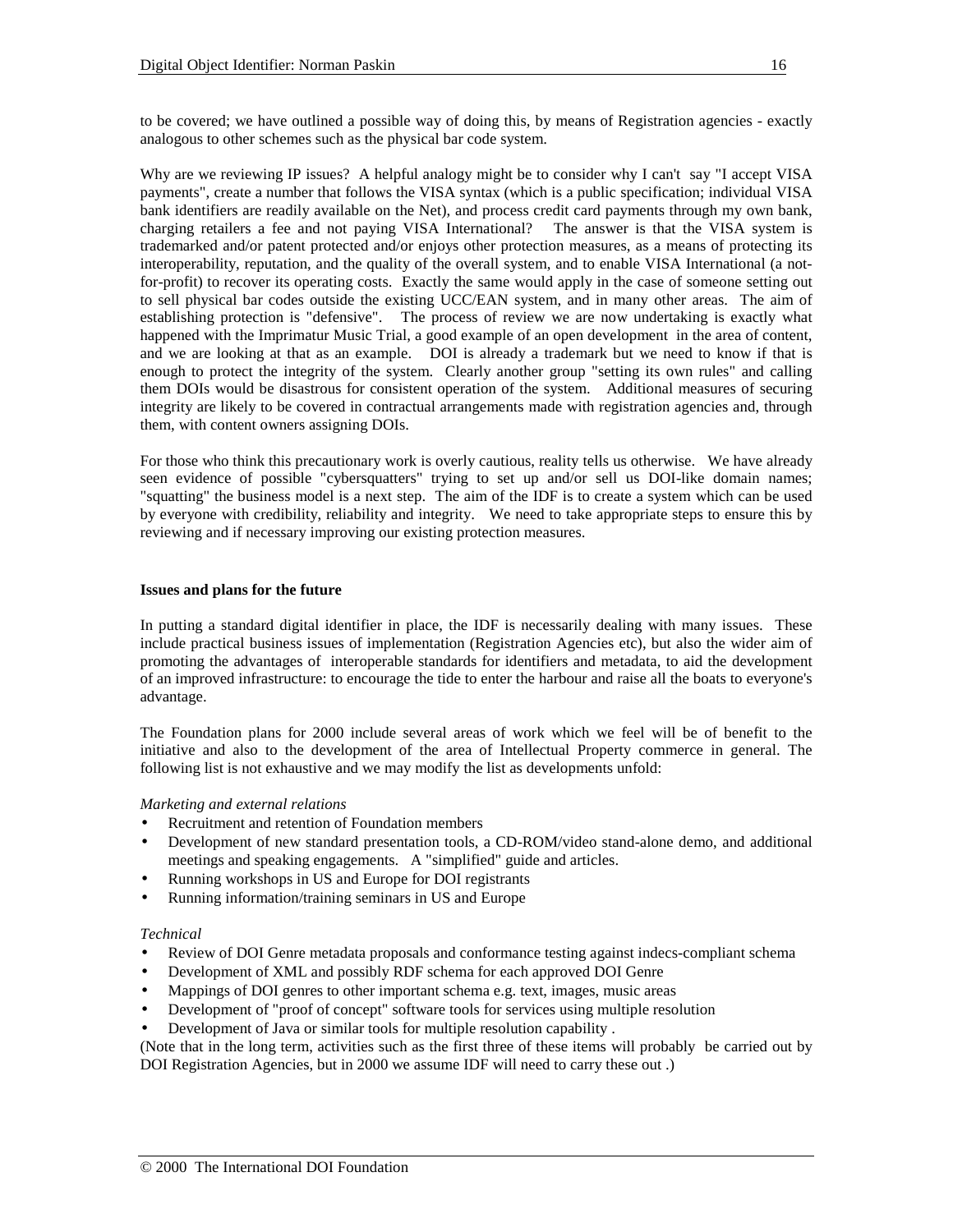## *Legal and related*

• Patents, trademark and other IP issues to ensure integrity of the system is guaranteed.

## *Standards activities*

• Participation in all relevant activities; of particular interest at present are MPEG 21 (new multimedia framework activity); W3C interest groups etc (e.g. URIs, RDF); NISO and ISO meetings; monitoring related activities.

## *Technical writing*

- preparing a "DOI Handbook" version 1 (Web and print format), the complete guide to what DOI is, accompanied by DOI syntax, Metadata and genre guidelines, scope and usage guidelines, etc.
- preparing materials for DOI user workshops, training materials, and materials for further adaptation by Registration Agencies

## *Outreach*

A positive effort to attract companies and develop applications (either prototype or full) in market segments of significant size where we currently have little or no activity.

## **Funding and governance**

The existing IDF organisation follows the W3C model: the funding is from Members, and there is no direct relation to the operational running costs of the DOI system. The member-based IDF currently subsidises all the operational running of the system specific to the DOI implementation of Handle technology. The members of IDF, as with members of W3C, pay a membership fee to support development of the system as a pre-competitive standards activity, which if implemented would enable costs savings or new business opportunities in the community (analogy: allowing the tide to enter the yacht harbour, enabling each yacht to float free but with no advantage to any one). The IDF is run by its Members, via an elected Board and appointed Director. The aim however in the long term is to reduce reliance of the DOI system on this membership fee, enabling the fee to be reduced, abolished, or redirected (as the Membership decrees), and seek income directly related to DOI system usage. As a necessary step in promoting wider take up of DOI we are also considering how a "DOI Development Forum" or similar grouping of practical implementers could be created, financed, and managed.

Indecs, by contrast, has been run as a fixed term development project, with funding from a variety of partners but no continuing governance structure beyond the first proposed deliverables. As indecs comes to a close (at least of its first phase), the IDF has an interest in ensuring that there is continuing support for activities such as maintenance of the data model, schemas, registry of mappings, etc. It is also clear that indecs could benefit from a grouping of developers. A possible way forward for indecs is also the creation of a member-based organisation and structure similar to that of IDF. Both require the encouragement of practical application development, through the creation of a developers forum or similar bodies, which will initially require active stimulation. The likely overlap in both scope and market for such an organisational model has prompted both parties to consider whether some elements of their future management could be taken forward more advantageously through a joint undertaking. This is under active discussion at present.

## **Conclusion**

The future of the content industries is now clearly tied to the future of the Internet, and its successors. One of the key issues in this move to electronic distribution of data is infrastructure to put names on pieces of content in a standard and consistent way. This is essential to ensure it's possible to know what a piece of content is and what can be done with it. Only by doing this will different vendor systems be able to communicate with and understand each other.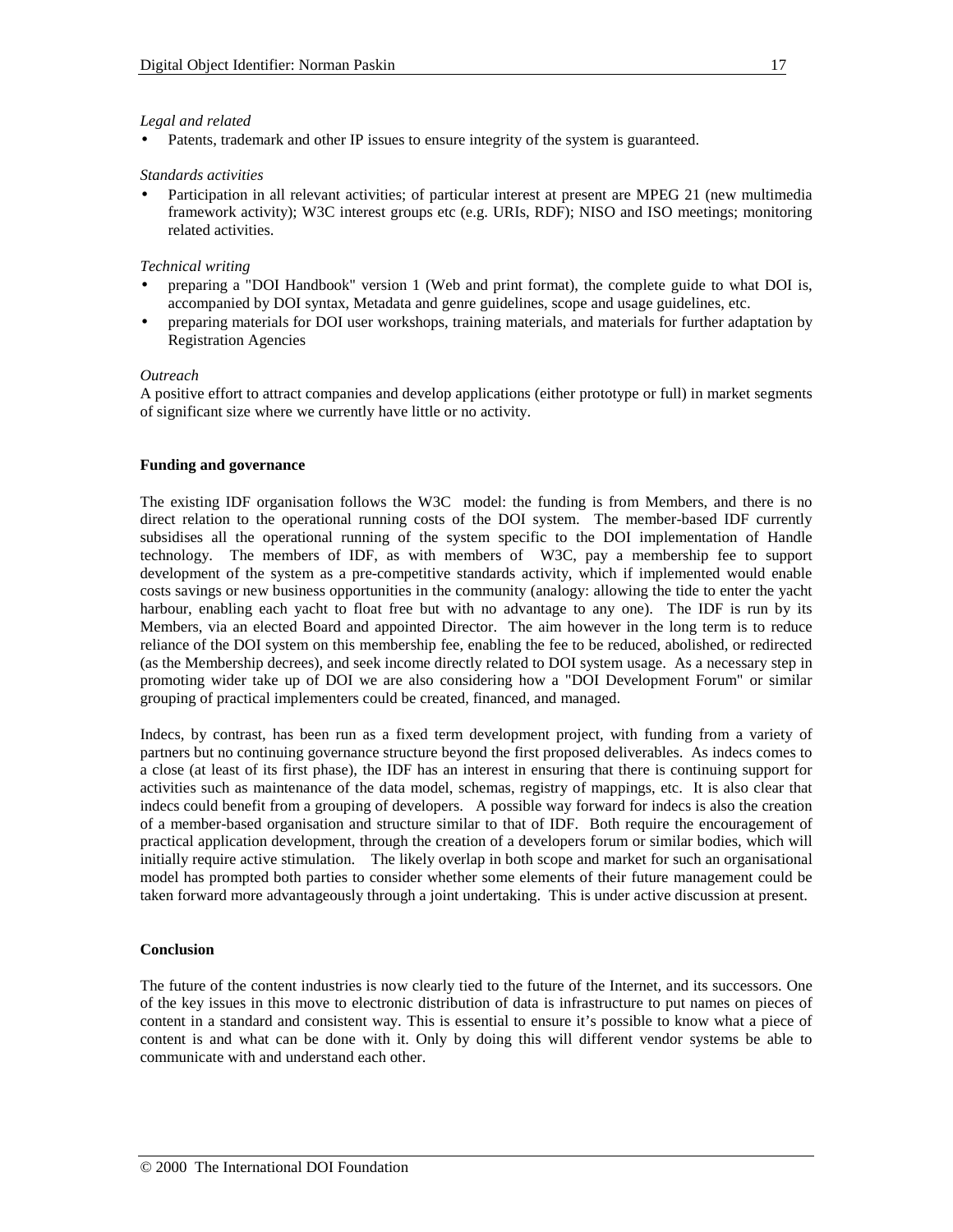Two years ago the International DOI Foundation was established to address this challenge, and to put such a system in place. We've made a lot of progress, but I know a lot more needs to happen to provide a framework for automated content transactions.

Please join us in making this happen.

## **Related documentation**

## *On DOI:*

Two documents provide additional material. The first Annual Review of the Foundation, published in July 1999, provides information on the aims and governance of the Foundation, and outlines issues of scope and metadata framework. It is available at the DOI web site (http://www.doi.or[g\)](http://www.,doi.,org)/) as well as in printed form distributed at this conference. It includes an article on DOI Current Status and Outlook first published in D-Lib magazine<sup>29</sup>. Further discussion on aspects of DOI deployment (how we get from where we are now -an active development activity- to where we want to be -a fully implemented, widespread, mature system) is carried in a discussion paper available on the DOI web site as "DOI Deployment"<sup>3</sup>

## *On the indecs metadata framework:*

The indecs web site at [www.indecs.org](http://www.indecs.org/) carries latest work in progress. Documentation of many aspects of the project, including an XML expression and terms for an initial wide-ranging dictionary, is being prepared. A good starting point is the document on "The <indecs>metadata schema: Building Blocks" prepared for the indecs evaluation conference in November 1999 and available from the indecs web site (printed copies are also distributed at this conference)

*On the Handle resolution technology:*

The web site at [www.handle.net](http://www.handle.net/) provides comprehensive documentation on the Handle resolution system, ranging from introductory guides to the full technical specification of the protocols.

## **References**

l

<sup>1</sup> What is the Internet (And What makes it Work). Robert E. Kahn and Vinton G. Cerf. Internet Policy Institute, December 1999. http://www.internetpolicy.org/briefing/12\_99\_story.html

 $^2$  Blown to Bits: How the New Economics of Information Transforms Strategy. Philip Evans & Thomas S. Wurster. Harvard Business School Press, 2000

<sup>3</sup> see e.g. The Soft Edge: A Natural History and Future of the Information Revolution. Paul Levinson. Routledge, 1997

<sup>4</sup> Code and Other Laws of Cyberspace. Lawrence Lessig; Basic Books, 1999

<sup>5</sup> Information Rules: A Strategic Guide to the Network Economy. Carl Shapiro and Hal R. Varian; Harvard Business School Press, 1999

<sup>6</sup> Kahn and Cerf, op. cit.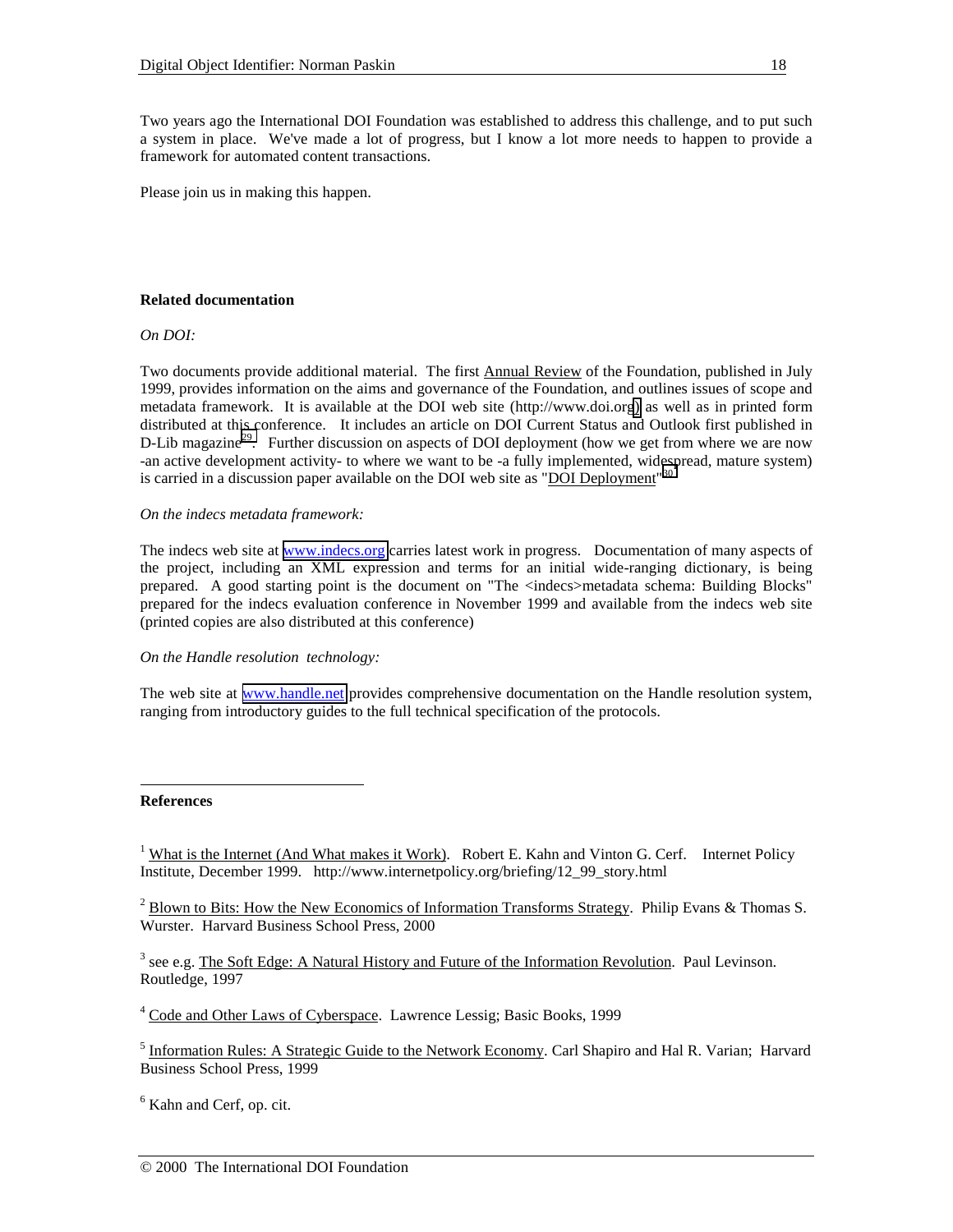$\overline{a}$ 

 $<sup>7</sup>$  Superdistribution: Objects as Property on the Electronic Frontier. Brad Cox. Addison-Wesley, 1996</sup>

<sup>8</sup> Jakob Nielsen's Alertbox, 6 Feb 2000 <u>http://www.useit.com/alertbox/20000206.html</u>

<sup>9</sup> see e.g. Uniform Resource Names: a progress report. The URN implementers. D-Lib Magazine, February 1996. http://www.dlib.org/dlib/february96/02arms.html

<sup>10</sup> Choosing the Appropriate Copy: P. Caplan & D. Flecker:. Digital Library Federation Architecture Committee. http://www.niso.org/DLFarch

<sup>11</sup> Reference Linking with DOIs: a Case Study. Atkins et al http://www.dlib.org/dlib/february00/02risher.html

 $12$  E-Citations : actionable identifiers and scholarly referencing. Norman Paskin. Available on the DOI web site (www.doi.org). To be published in "Learned Publishing", 2000

<sup>13</sup> Metadata: The Right Approach. An Integrated Model for Descriptive and Rights Metadata in Ecommerce Godfrey Rust. D-Lib Magazine July/August 1998 http://www.dlib.org/dlib/july98/rust/07rust.html

<sup>14</sup> Toward Unique Identifiers. Norman Paskin. Proceedings of the IEEE, 87 (no.7) July 1999 pp. 1208-1227

<sup>15</sup> DOI: Current Status and Outlook Norman Paskin D-Lib magazine, May 1999 http://www.dlib.org/dlib/may99/05paskin.html

 $16$  Digital Rights Management Systems: Technology Update. Glen M. Secor. Paper presented at the conference "Digital Rights management and Digital Distribution for Publishing", New York, February 2000.

<sup>17</sup> Knowledge Representation: Logical, Philosophical and Computational Foundations. John F. Sowa. Brooks/Cole, 2000

<sup>18</sup> http://www.cnri.reston.va.us

 $19$  The role of metadata supply chains in DOI-based, value-added services. John Erickson ICSTI Forum, No.30, April 1999

<sup>20</sup> The DOI and Rights Management: Tying up Loose Ends. John Erickson. Trialogue, No 11, summer 1999. http://www.ybp.com/yrm/trialogue/1199/1199doi.htm

21 CrossRef: www.crossref.org

 $^{22}$  Sowa (op.cit.); and for an eloquent expression of this concept see the essay John Wilkins' The Analytical Language, Jorge Luis Borges (1942); translated in e.g. Borges: Selected Non-Fictions (ed. E. Weinberger). Viking, New York, 1999.

<sup>23</sup> DOI: Current Status and Outlook Norman Paskin D-Lib magazine, May 1999 http://www.dlib.org/dlib/may99/05paskin.html

<sup>24</sup> Shapiro & Varian, op.cit., chapter 1

 $25$  Kahn & Cerf, op.cit.